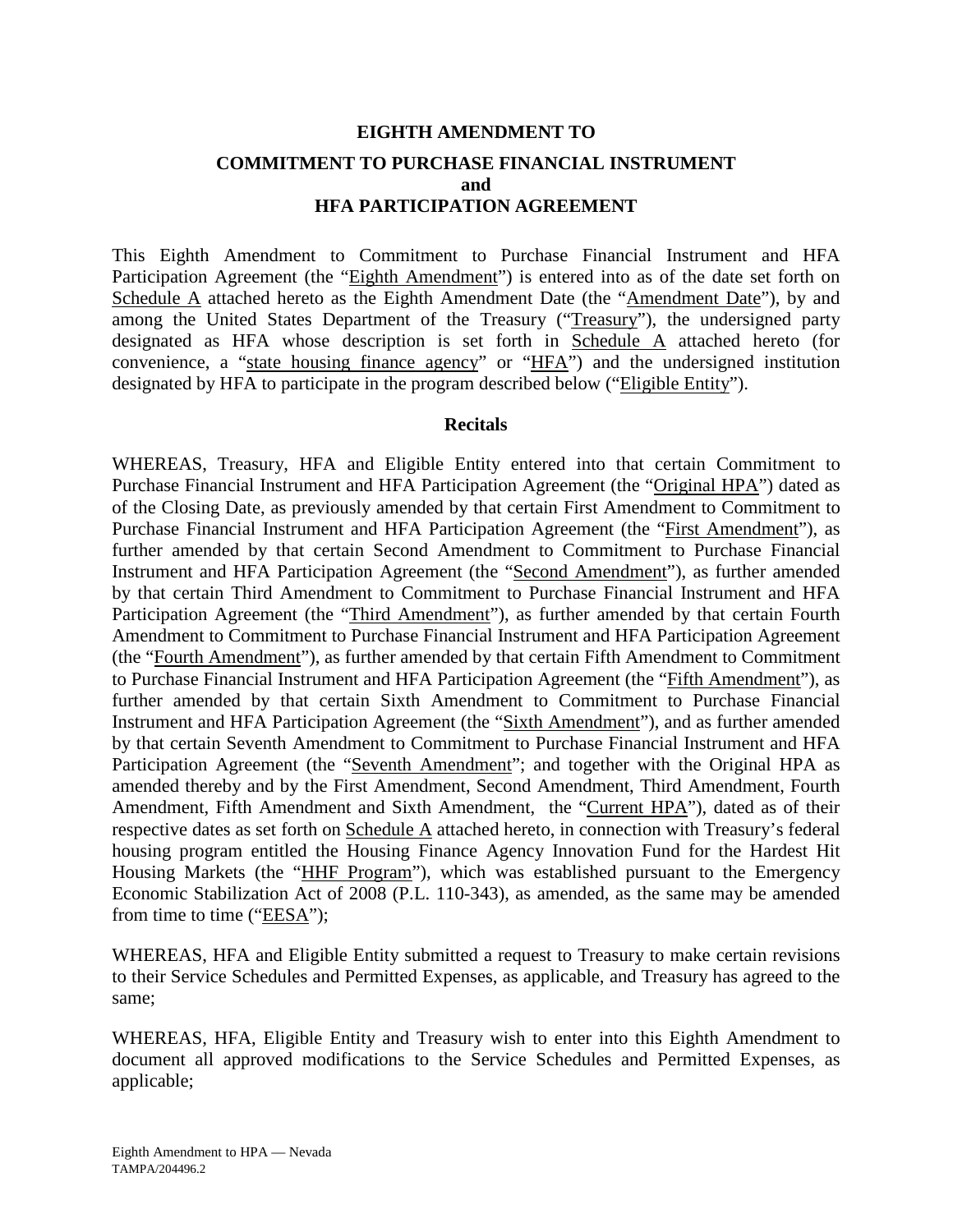Accordingly, in consideration of the representations, warranties, and mutual agreements set forth herein and for other good and valuable consideration, the receipt and sufficiency of which are hereby acknowledged, Treasury, HFA and Eligible Entity agree as follows.

## **Agreement**

# **1. Amendments**

A. Definitions. All references in the Current HPA to the "Agreement" shall mean the Current HPA, as further amended by this Eighth Amendment; and all references in the Current HPA to Schedules A or B shall mean the Schedules A or B attached to this Eighth Amendment. All references herein to the "HPA" shall mean the Current HPA, as further amended by this Eighth Amendment.

B. Schedule A. Schedule A attached to the Current HPA is hereby deleted in its entirety and replaced with Schedule A attached to this Eighth Amendment.

C. Schedule B. Schedule B attached to the Current HPA is hereby deleted in its entirety and replaced with Schedule B attached to this Eighth Amendment.

# **2. Representations, Warranties and Covenants**

A. HFA and Eligible Entity. HFA and Eligible Entity, each for itself, make the following representations, warranties and covenants to Treasury and the truth and accuracy of such representations and warranties and compliance with and performance of such covenants are continuing obligations of HFA and Eligible Entity, each as to itself. In the event that any of the representations or warranties made herein cease to be true and correct or HFA or Eligible Entity breaches any of its covenants made herein, HFA or Eligible Entity, as the case may be, agrees to notify Treasury immediately and the same shall constitute an Event of Default under the HPA.

(1) HFA and Eligible Entity each hereby certifies, represents and warrants as of the date hereof that each of the representations and warranties of HFA or Eligible Entity, as applicable, contained in the HPA are true, correct, accurate and complete in all material respects as of the date hereof. All covenants of HFA or Eligible Entity, as applicable, contained in the HPA shall remain in full force and effect and neither HFA, nor Eligible Entity is in breach of any such covenant.

(2) Eligible Entity has the full corporate power and authority to enter into, execute, and deliver this Eighth Amendment and any other closing documentation delivered to Treasury in connection with this Eighth Amendment, and to perform its obligations hereunder and thereunder.

(3) HFA has the full legal power and authority to enter into, execute, and deliver this Eighth Amendment and any other closing documentation delivered to Treasury in connection with this Eighth Amendment, and to perform its obligations hereunder and thereunder.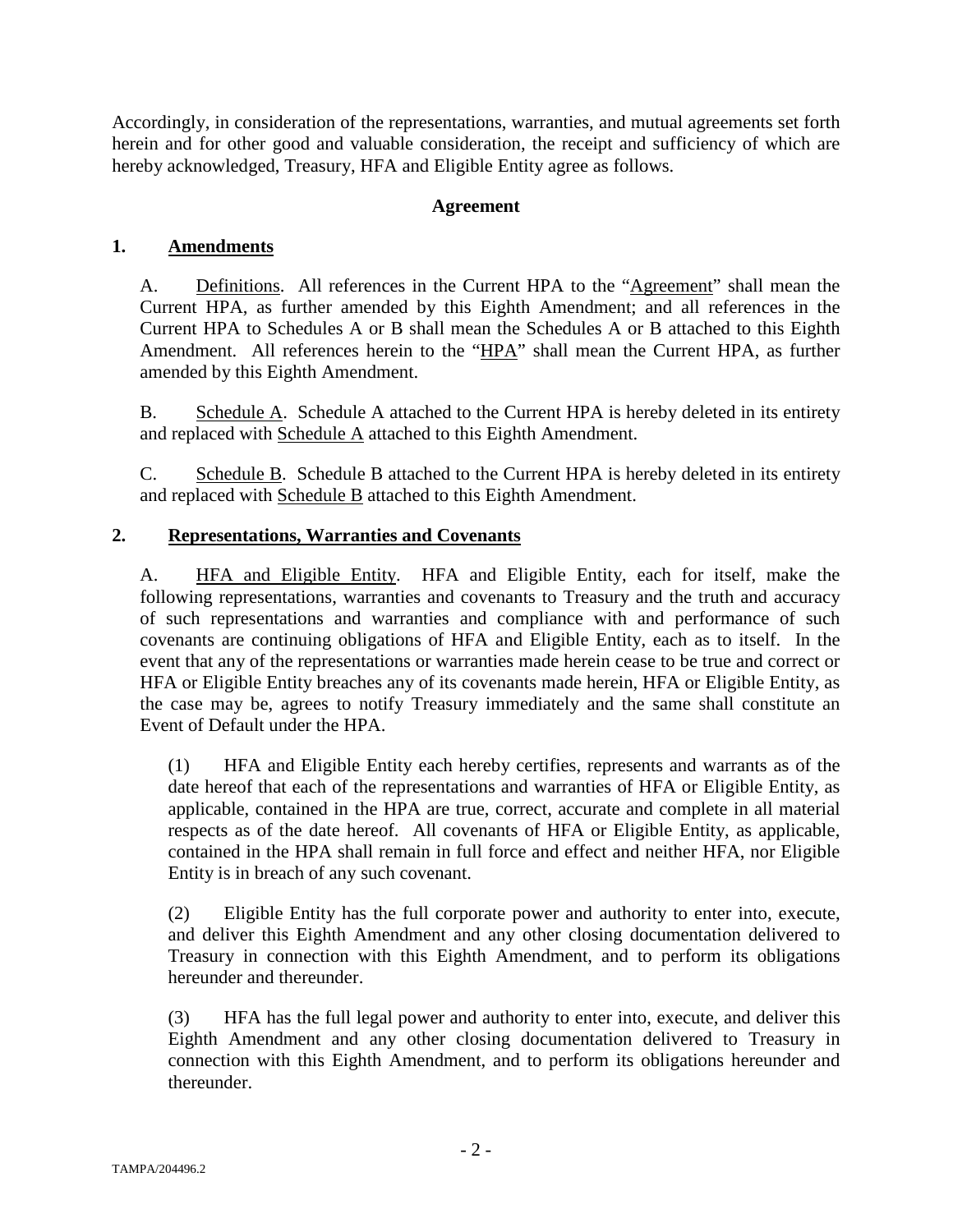## **3. Miscellaneous**

A. The recitals set forth at the beginning of this Eighth Amendment are true and accurate and are incorporated herein by this reference.

B. Capitalized terms used but not defined herein shall have the meanings ascribed to them in the HPA.

C. Any provision of the HPA that is determined to be prohibited or unenforceable in any jurisdiction shall, as to such jurisdiction, be ineffective to the extent of such prohibition or unenforceability without invalidating the remaining provisions of the HPA, and no such prohibition or unenforceability in any jurisdiction shall invalidate such provision in any other jurisdiction.

D. This Eighth Amendment may be executed in two or more counterparts (and by different parties on separate counterparts), each of which shall be deemed an original, but all of which together shall constitute one and the same instrument. Facsimile or electronic copies of this Eighth Amendment shall be treated as originals for all purposes.

#### [SIGNATURE PAGE FOLLOWS; REMAINDER OF PAGE INTENTIONALLY LEFT BLANK]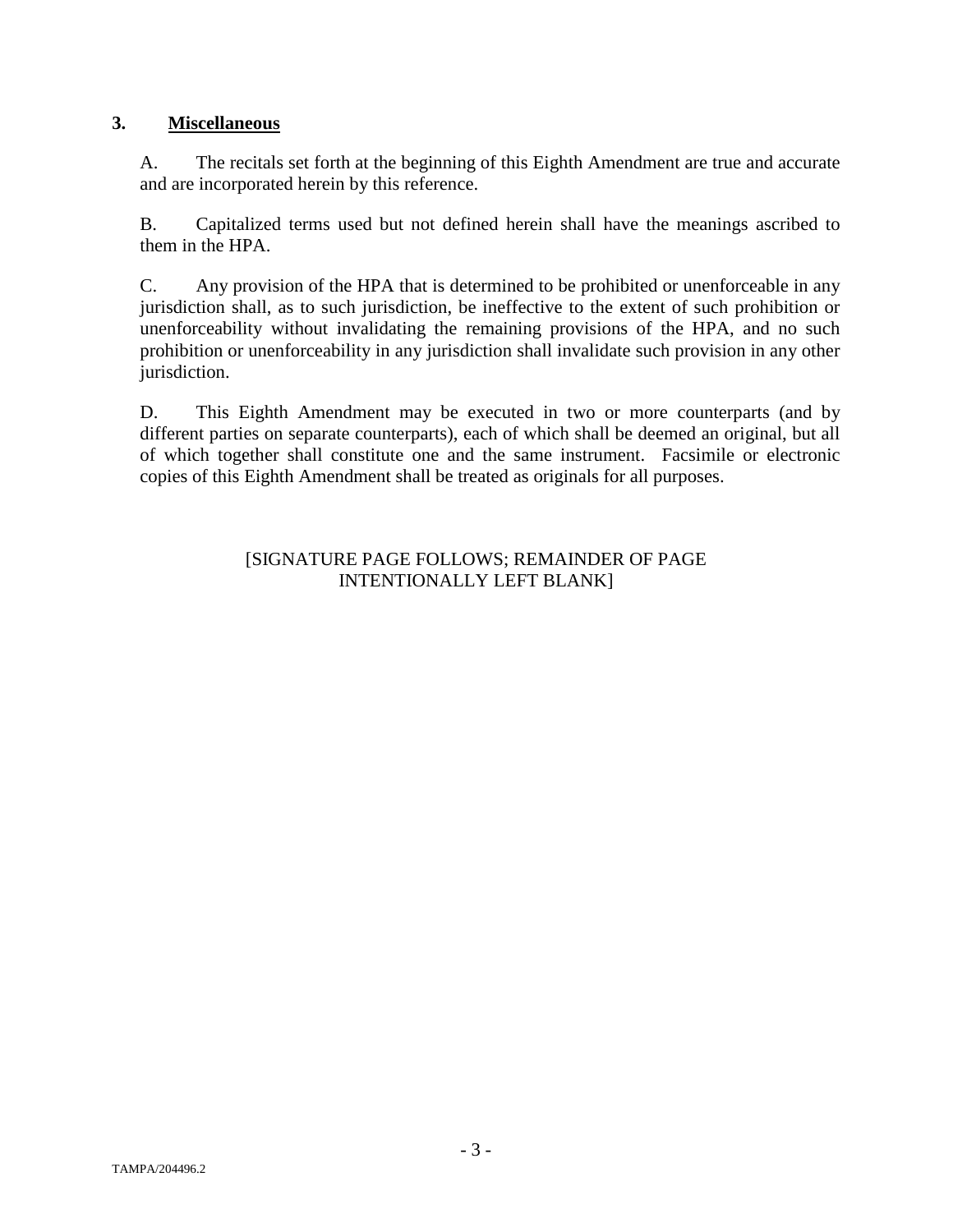**In Witness Whereof**, HFA, Eligible Entity and Treasury by their duly authorized officials hereby execute and deliver this Eighth Amendment to Commitment to Purchase Financial Instrument and HFA Participation Agreement as of the Amendment Date.

#### **HFA**: **TREASURY**:

NEVADA HOUSING DIVISION UNITED STATES DEPARTMENT OF THE **TREASURY** 

By: /s/ Charles L. Horsey By: Name: Charles L. Horsey Name: Timothy G. Massad

Title: Administrator Title: Assistant Secretary for Financial Stability

#### **ELIGIBLE ENTITY**:

NEVADA AFFORDABLE HOUSING ASSISTANCE CORPORATION

By: /s/ Charles L. Horsey Name: Charles L. Horsey Title: President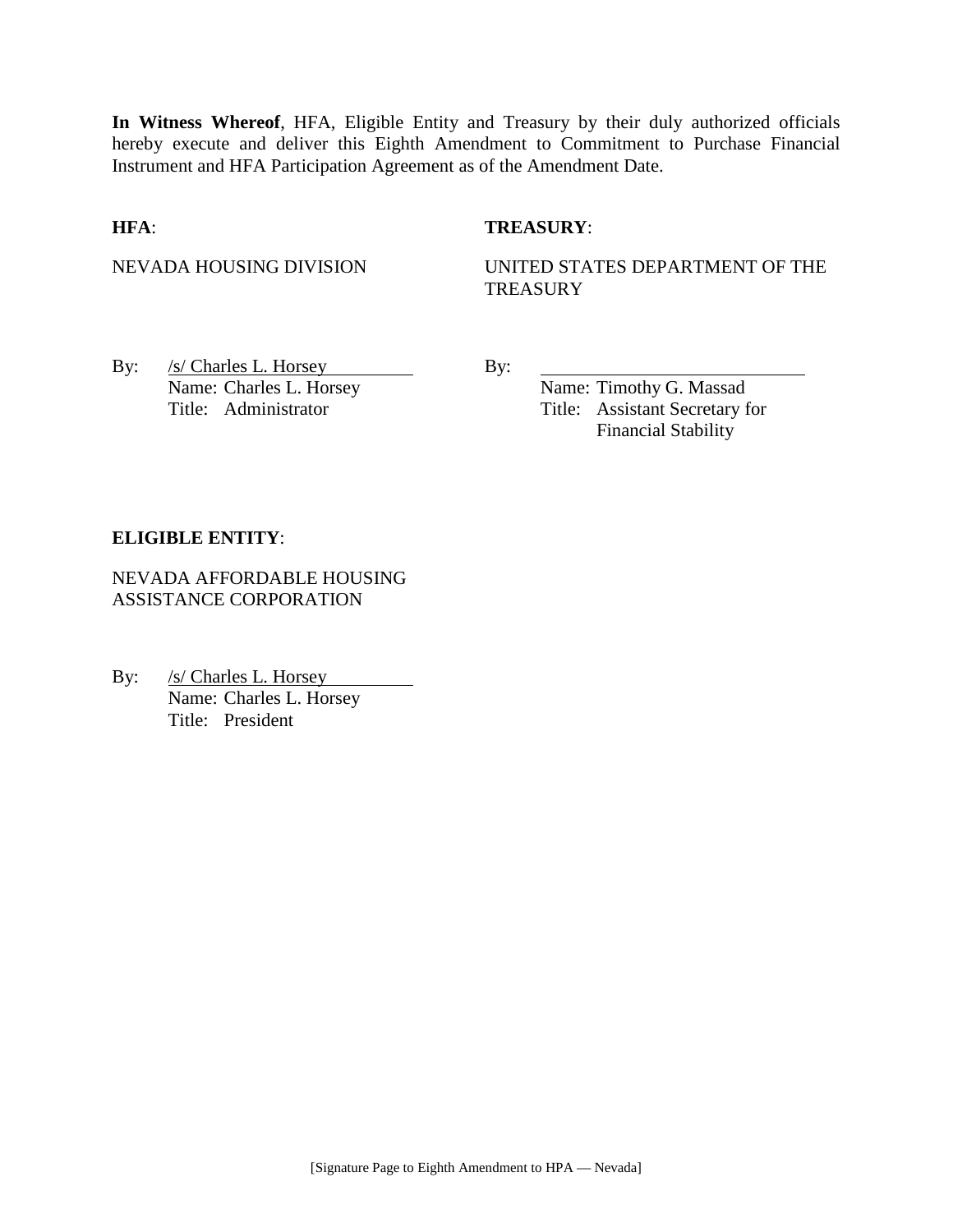In Witness Whereof, HFA, Eligible Entity and Treasury by their duly authorized officials hereby execute and deliver this Eighth Amendment to Commitment to Purchase Financial Instrument and HFA Participation Agreement as of the Amendment Date.

By:

#### HFA:

#### **TREASURY:**

NEVADA HOUSING DIVISION

UNITED STATES DEPARTMENT OF THE **TREASURY** 

By:

Name: Title:

Name: Timothy G. Massad Title: Assistant Secretary for

**Financial Stability** 

#### **ELIGIBLE ENTITY:**

NEVADA AFFORDABLE HOUSING ASSISTANCE CORPORATION

By:

Name: Title:

[Signature Page to Eighth Amendment to HPA - Nevada]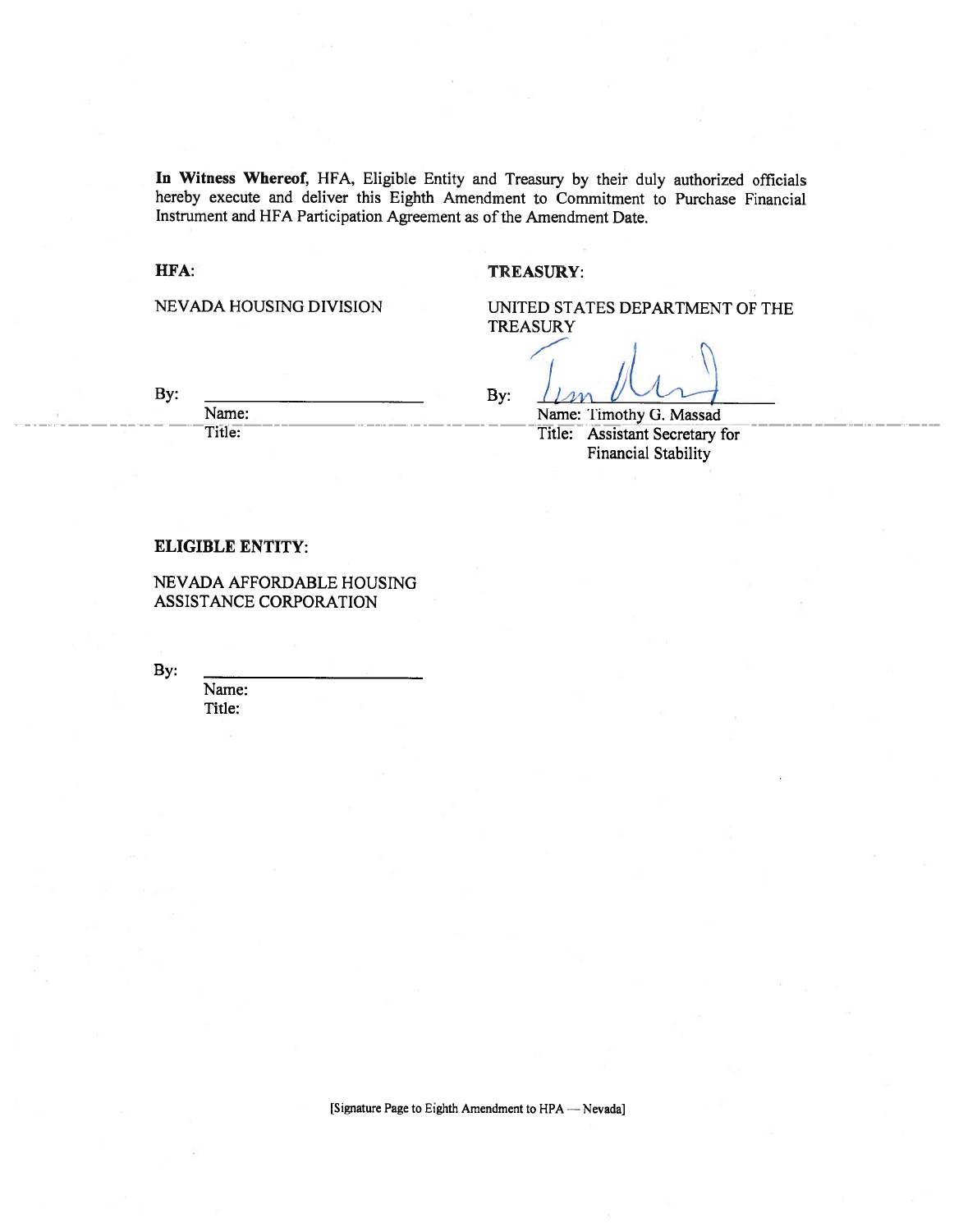# **EXHIBITS AND SCHEDULES**

Schedule A Basic Information<br>Schedule B Service Schedules

Service Schedules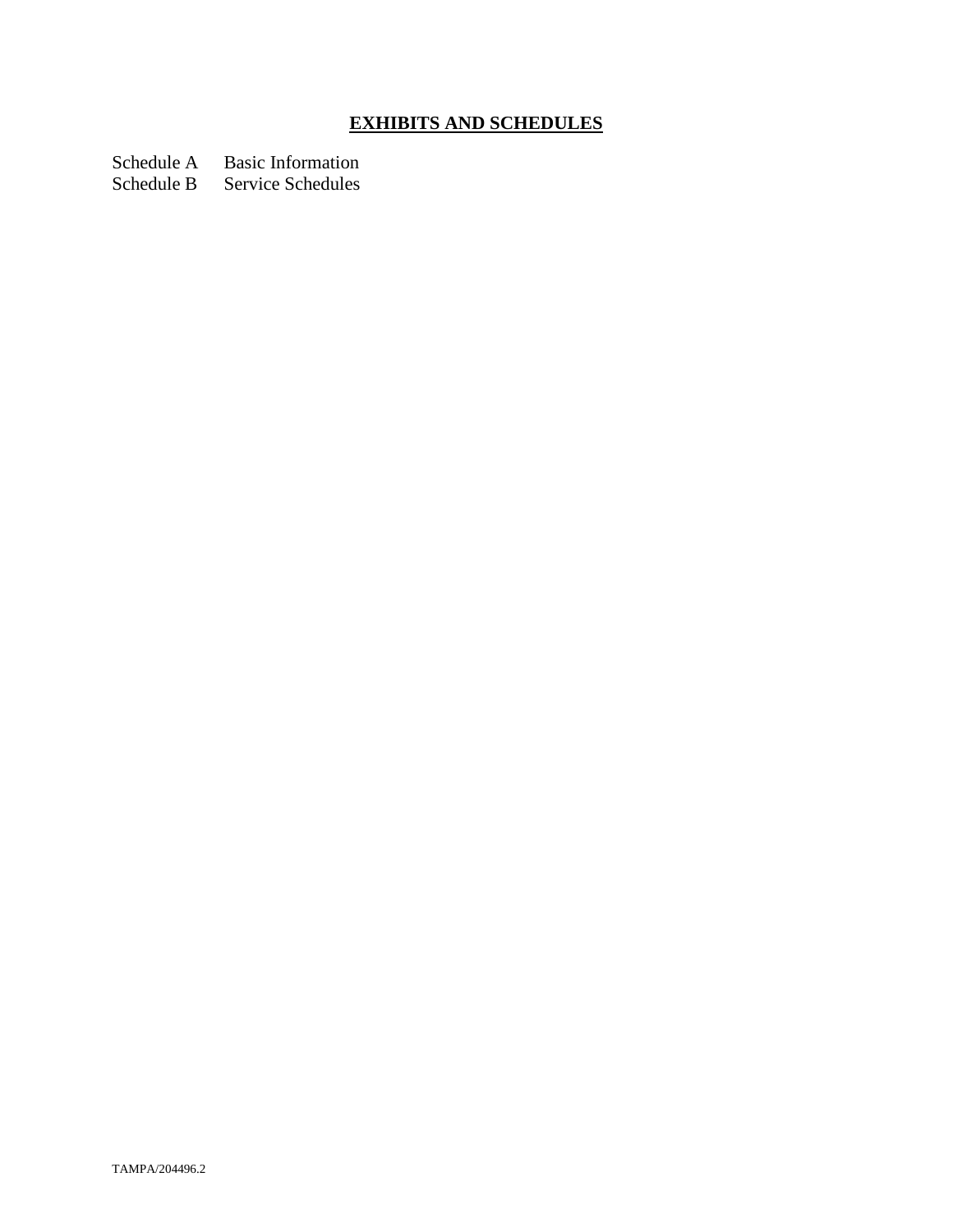#### **SCHEDULE A**

#### **BASIC INFORMATION**

Eligible Entity Information:<br>Name of the Eligible Entity:

Corporate or other organizational form: Non-profit corporation

Jurisdiction of organization: Nevada

Notice Information:

Nevada Affordable Housing Assistance Corporation

| <b>HFA</b> Information: |                                                                                           |
|-------------------------|-------------------------------------------------------------------------------------------|
| Name of HFA:            | Nevada Housing Division <sup>1</sup>                                                      |
| Organizational form:    | A Division of the Nevada Department of<br>Business and Industry of the State of<br>Nevada |
| Date of Application:    | April 16, 2010                                                                            |
| Date of Action Plan:    | September 1, 2010                                                                         |
| Notice Information:     |                                                                                           |

| Program Participation Cap: |  |
|----------------------------|--|
|                            |  |

 $$194,026,240.00$ 

Portion of Program Participation Cap Representing Original HHF Funds: \$102,800,000.00

<span id="page-6-0"></span><sup>&</sup>lt;sup>1</sup> Each Schedule A-1 attached to the Original HPA, the First Amendment and the Second Amendment shall remain a part of the Current HPA.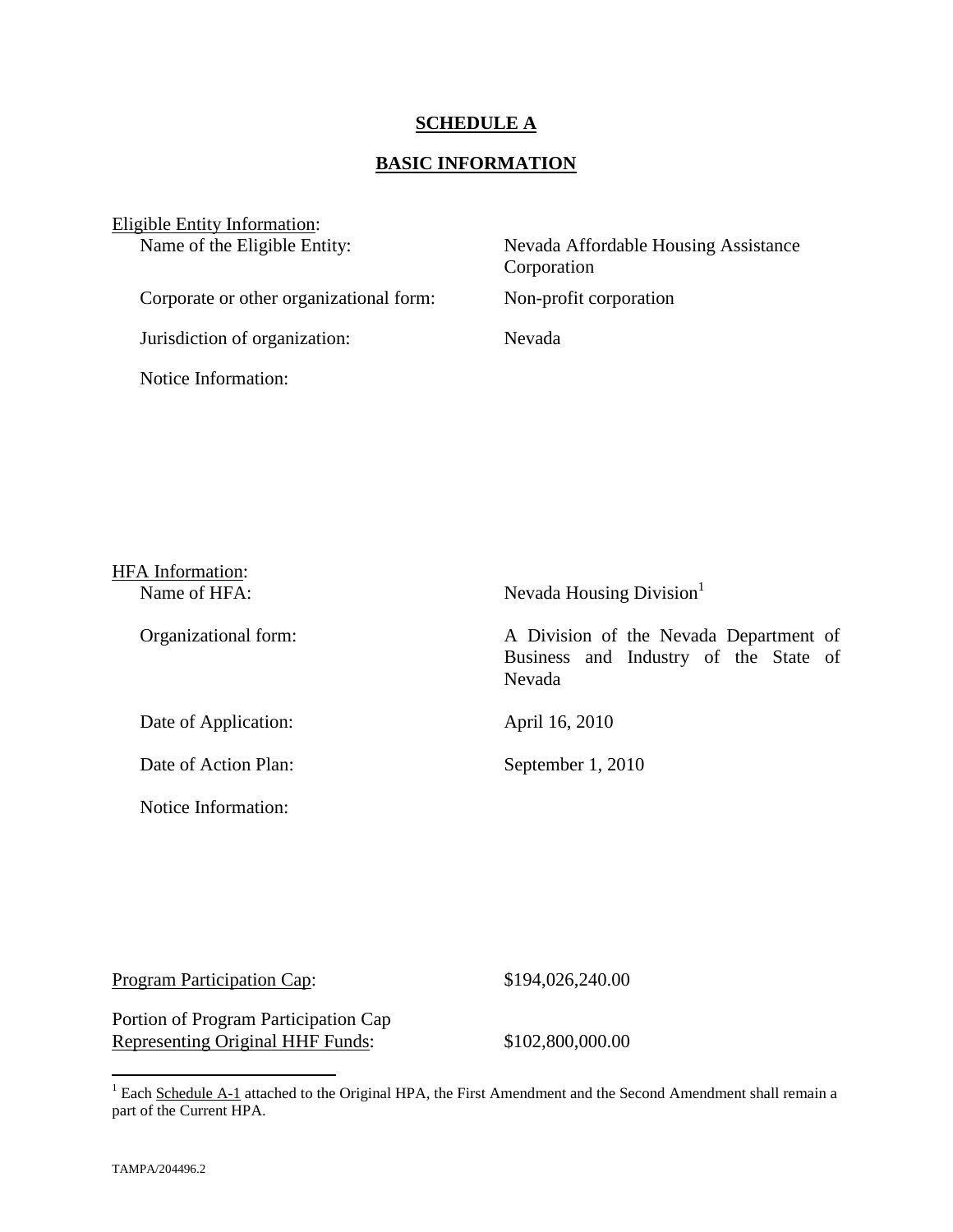| Portion of Program Participation Cap<br><b>Representing Unemployment HHF Funds:</b> | \$34,056,581.00                                                                                                                   |
|-------------------------------------------------------------------------------------|-----------------------------------------------------------------------------------------------------------------------------------|
| Permitted Expenses:                                                                 | \$24,978,556.00                                                                                                                   |
| <b>Closing Date:</b>                                                                | June 23, 2010                                                                                                                     |
| <b>First Amendment Date:</b>                                                        | September 23, 2010                                                                                                                |
| <b>Second Amendment Date:</b>                                                       | September 29, 2010                                                                                                                |
| Third Amendment Date:                                                               | December 16, 2010                                                                                                                 |
| <b>Fourth Amendment Date:</b>                                                       | April 5, 2011                                                                                                                     |
| <b>Fifth Amendment Date:</b>                                                        | May 25, 2011                                                                                                                      |
| <b>Sixth Amendment Date:</b>                                                        | October 28, 2011                                                                                                                  |
| <b>Seventh Amendment Date:</b>                                                      | December 8, 2011                                                                                                                  |
| <b>Eighth Amendment Date:</b>                                                       | February 28, 2012                                                                                                                 |
| <b>Eligible Entity Depository Account Information:</b>                              | See account information set forth in the<br>Depository Account Control Agreement<br>Eligible<br>between Treasury<br>and<br>Entity |

regarding the HHF Program.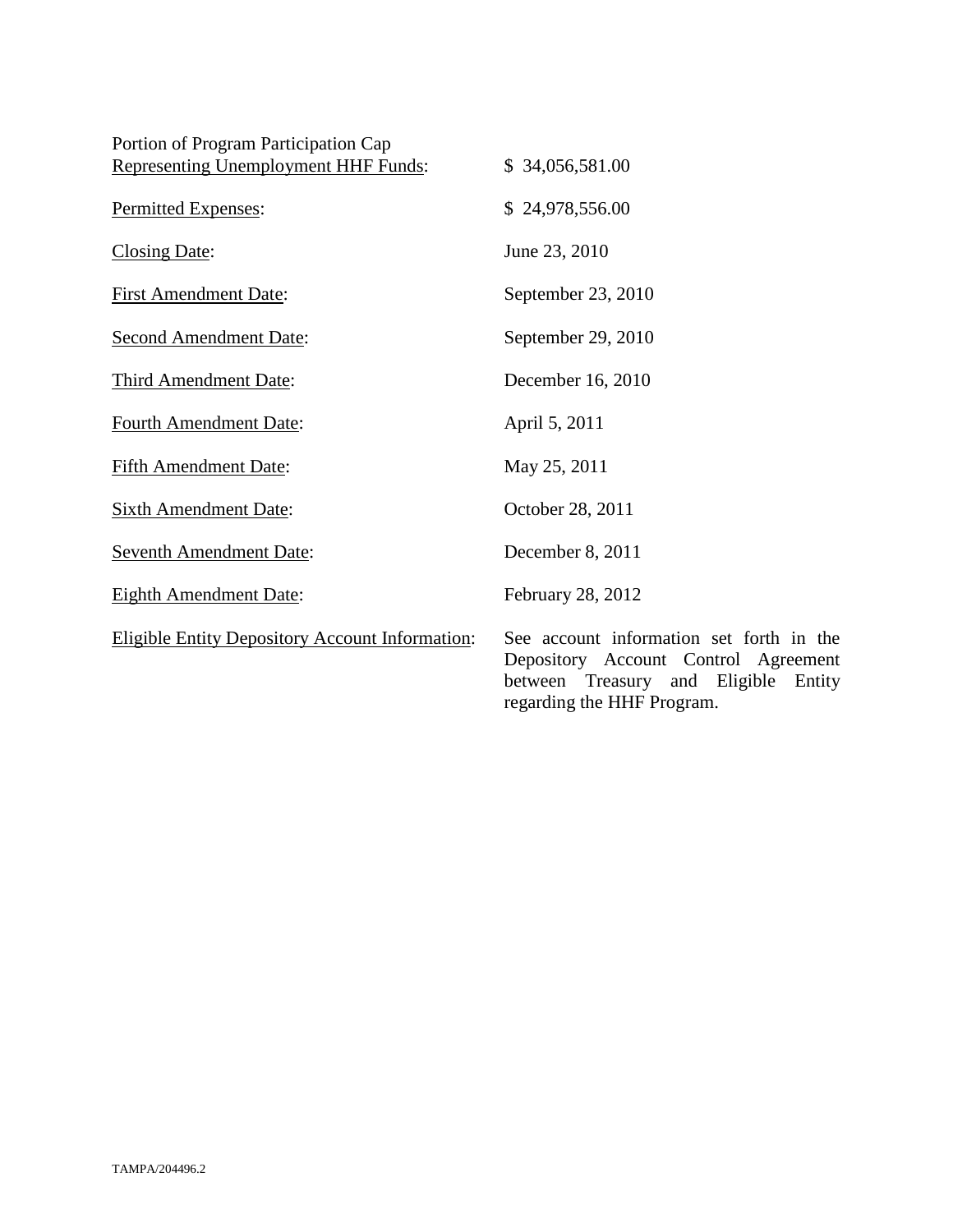## **SCHEDULE B**

#### **SERVICE SCHEDULES**

The Service Schedules attached as Schedule B to the Current HPA are hereby deleted in their entirety and replaced with the attached Service Schedules (numbered sequentially as Service Schedule B-1, Service Schedule B-2, et. seq.), which collectively comprise Schedule B to the HPA.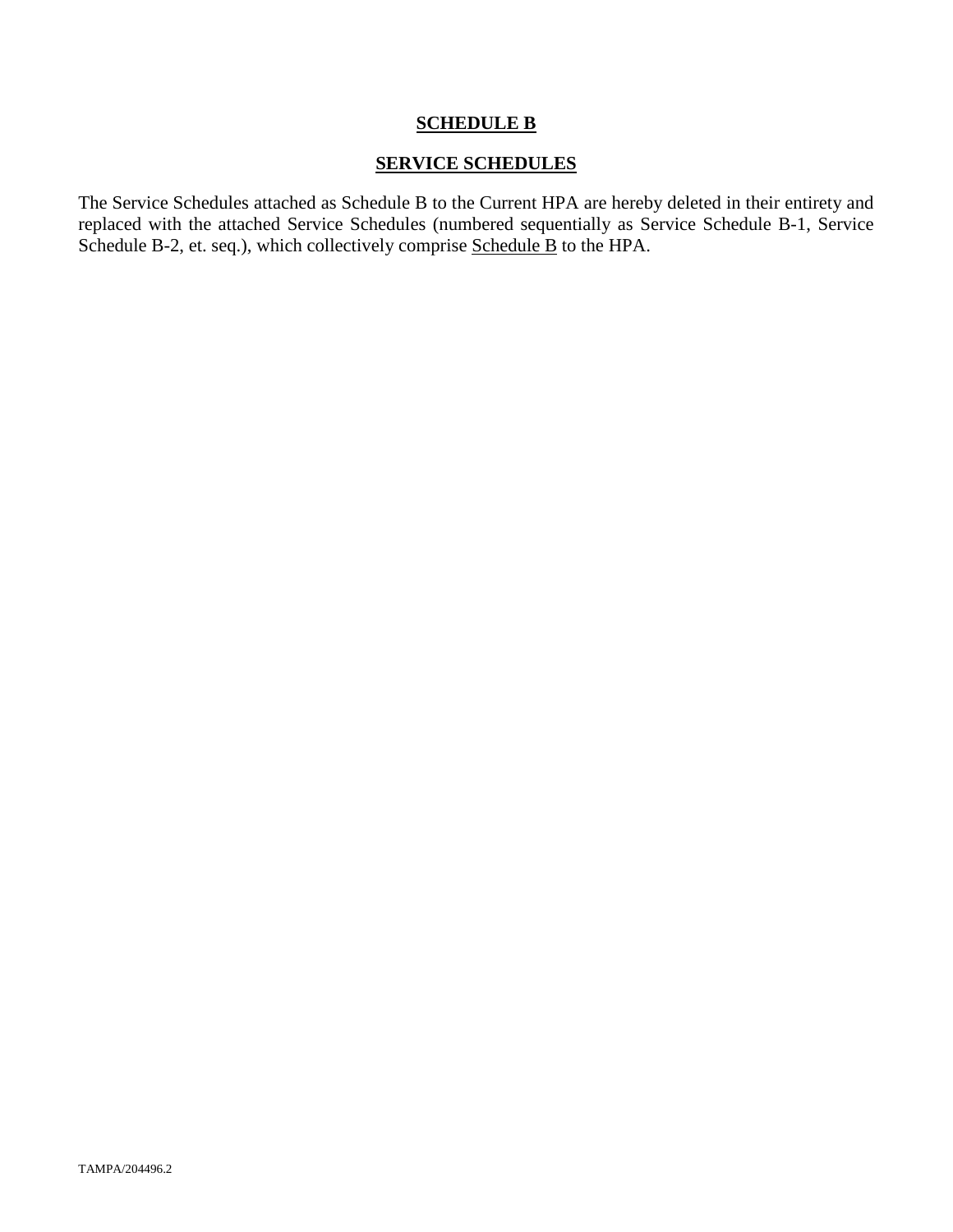# **The Nevada Affordable Housing Assistance Corporation**

# **PRINCIPAL REDUCTION PROGRAM**

| 1. Program Overview                                                              | To ensure that approximately 1,500 Nevada families are able to stay                                                                                                                                                                                                                                                                                                                                                                                                                                                                                                                                                                                                                                                                                                                                                                                                                                                                                                                                                                                                         |
|----------------------------------------------------------------------------------|-----------------------------------------------------------------------------------------------------------------------------------------------------------------------------------------------------------------------------------------------------------------------------------------------------------------------------------------------------------------------------------------------------------------------------------------------------------------------------------------------------------------------------------------------------------------------------------------------------------------------------------------------------------------------------------------------------------------------------------------------------------------------------------------------------------------------------------------------------------------------------------------------------------------------------------------------------------------------------------------------------------------------------------------------------------------------------|
|                                                                                  | 1n<br>their homes with a permanent change to their mortgages via principal<br>which<br>provide<br>qualified<br>reductions<br>will<br>homeowners<br>a<br>principal reduction of up to \$50,000. The 1 <sup>st</sup> Mortgage Principal<br>Reduction Program will assist the underemployed and/or income<br>restricted homeowner candidates to keep occupancy and ownership of<br>their home. This program will target HAMP eligible borrowers on a<br>Servicer matched 1:1 basis, if applicable. HARP eligible borrowers will<br>be processed on an unmatched basis.<br>The following method will be used to reduce the principal balance of a<br>borrower's primary mortgage:<br>• A forgivable loan may be made to eligible borrowers for up to<br>\$50,000 with such assistance provided in a one-time up-front<br>payment to the lender/servicer for both HAMP and HARP<br>eligible borrowers; or<br>Up to \$50,000 in assistance may be provided over a three-<br>year period for HAMP eligible borrowers which receive a<br>matching contribution from their Servicer. |
| 2. Program Goals                                                                 | The primary goal is to reduce first mortgage principal balances such that<br>their loan to value ratios are reduced and correspondingly, the PITI<br>payment reduced to 43% or less of the homeowner's gross income.                                                                                                                                                                                                                                                                                                                                                                                                                                                                                                                                                                                                                                                                                                                                                                                                                                                        |
| 3. Target Population /<br><b>Areas</b>                                           | The funding will be distributed via a geographic formula of $1/3+1/3+1/3$<br>weight for unemployment $+$ foreclosure rate $+$ population. There will be<br>target population segmentation into (a) the Clark County/Las Vegas<br>valley area, (b) the Reno-Sparks SMSA area and (c) all of rural Nevada.<br>Where a finer breakdown is possible within each of the three geographic<br>areas, zip code and census track targeting will be utilized.                                                                                                                                                                                                                                                                                                                                                                                                                                                                                                                                                                                                                         |
| 4. Program Allocation<br>(Excluding<br><b>Administrative</b><br><b>Expenses)</b> | \$75,412,386.70                                                                                                                                                                                                                                                                                                                                                                                                                                                                                                                                                                                                                                                                                                                                                                                                                                                                                                                                                                                                                                                             |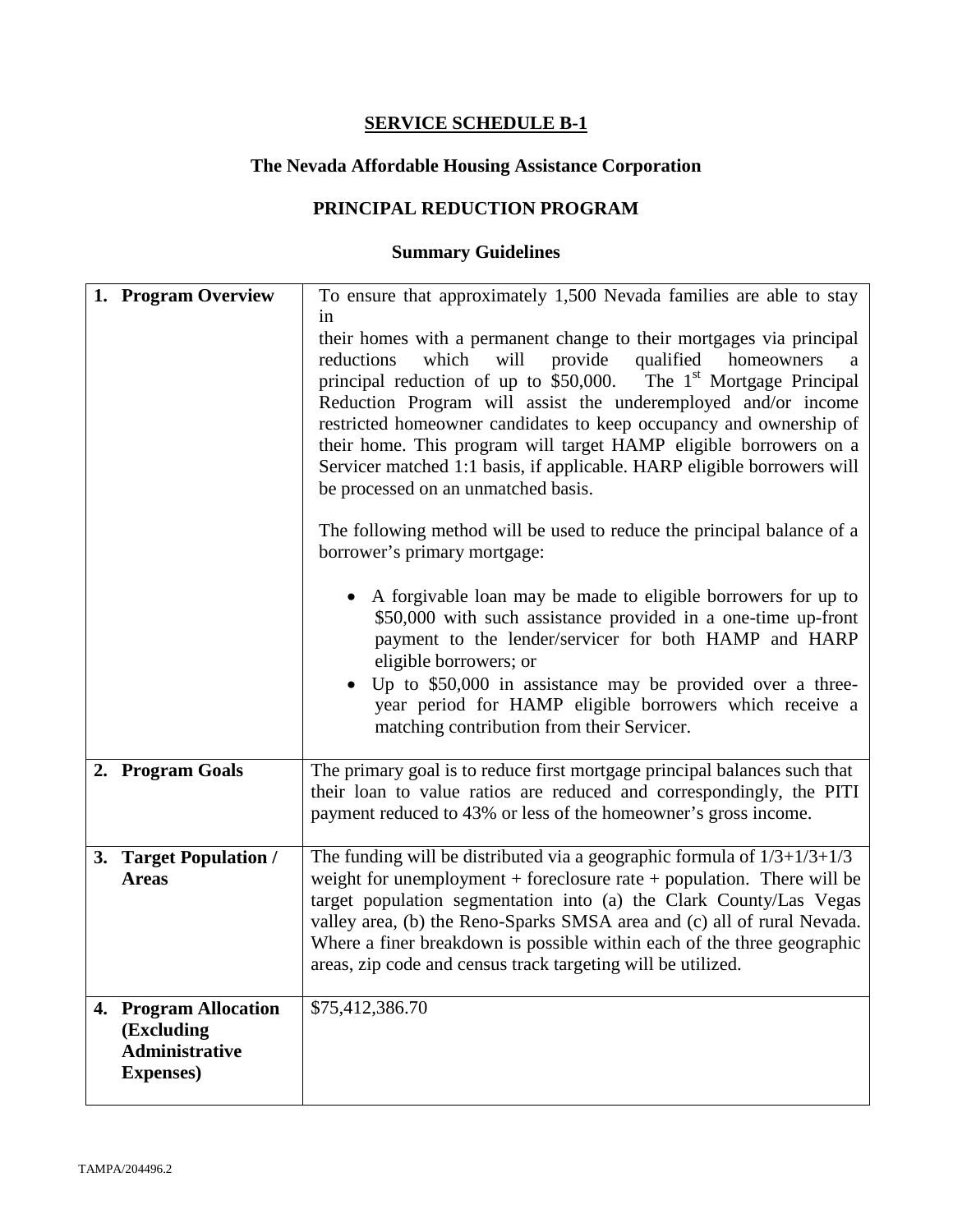| 5. Borrower Eligibility                           | Legal US Resident.<br>$\bullet$                                                                                                                                                                                                                                                                                                                                                                                                                                                                                                                                                                                                                                                                                                                                                                                                                                                                                                                                                                                                                                                                                    |
|---------------------------------------------------|--------------------------------------------------------------------------------------------------------------------------------------------------------------------------------------------------------------------------------------------------------------------------------------------------------------------------------------------------------------------------------------------------------------------------------------------------------------------------------------------------------------------------------------------------------------------------------------------------------------------------------------------------------------------------------------------------------------------------------------------------------------------------------------------------------------------------------------------------------------------------------------------------------------------------------------------------------------------------------------------------------------------------------------------------------------------------------------------------------------------|
| Criteria                                          | Home is currently owner occupied.                                                                                                                                                                                                                                                                                                                                                                                                                                                                                                                                                                                                                                                                                                                                                                                                                                                                                                                                                                                                                                                                                  |
|                                                   | Current income does not exceed 150% of Area Median Income as<br>then published by HUD.                                                                                                                                                                                                                                                                                                                                                                                                                                                                                                                                                                                                                                                                                                                                                                                                                                                                                                                                                                                                                             |
|                                                   | Borrower will be required to provide a Hardship Affidavit.                                                                                                                                                                                                                                                                                                                                                                                                                                                                                                                                                                                                                                                                                                                                                                                                                                                                                                                                                                                                                                                         |
|                                                   | Eligibility criteria will be first analyzed by the referring loan Servicer<br>before referral to Nevada's Hardest Hit Fund.<br>If applicants meet<br>screening criteria by participating Servicer, application packages will be<br>assembled and forwarded onto the NAHAC underwriters who will do the<br>full verifications/confirmation and begin the relationship with the<br>participating banks/lenders/servicers to work through the calculation of<br>aid levels.                                                                                                                                                                                                                                                                                                                                                                                                                                                                                                                                                                                                                                           |
|                                                   | Funding will be provided on a first come-first-served basis within each<br>geographical zone.                                                                                                                                                                                                                                                                                                                                                                                                                                                                                                                                                                                                                                                                                                                                                                                                                                                                                                                                                                                                                      |
| 6. Property / Loan<br><b>Eligibility Criteria</b> | Owner occupied.<br>Pre-reduction / Pre-modification principal balance must exceed 115%<br>٠<br>based upon valuation obtained by NAHAC or the Servicer. The post<br>assistance PITI payment cannot exceed 43%.<br>Servicers will be encouraged to refinance mortgages to a fixed rate<br>٠<br>30 year or longer mortgage.<br>Mortgage balance cannot exceed \$729,750.                                                                                                                                                                                                                                                                                                                                                                                                                                                                                                                                                                                                                                                                                                                                              |
| 7. Program Exclusions                             | Borrower owns other real property.<br>$\bullet$                                                                                                                                                                                                                                                                                                                                                                                                                                                                                                                                                                                                                                                                                                                                                                                                                                                                                                                                                                                                                                                                    |
| 8. Structure of<br><b>Assistance</b>              | Depending on the agreement with the lender/servicer, the structure of<br>assistance may be provided in one of two ways:<br>No lien will be required in the event the Servicer provides a<br>dollar for dollar match of funds provided by Nevada Hardest<br>Hit Fund toward the borrower's Principal Reduction.<br>In the event there is no matching contribution by the<br>Servicer, assistance may be structured as a forgivable lien<br>recorded against the property. Borrowers who maintain<br>homeownership for the 36 months following assistance will<br>earn lien forgiveness and will not be required to repay their<br>The lien has a term of 36 months and is<br>assistance.<br>forgiven at a rate of 33% per year with full forgiveness at<br>the end of year 3. If the borrower sells the property before<br>the forgiveness period expires; all net sale proceeds up to the<br>full principal balance outstanding and not yet forgiven will<br>be due and payable to NAHAC. All funds returned to<br>NAHAC may be recycled until December 31, 2017;<br>thereafter they will be returned to Treasury. |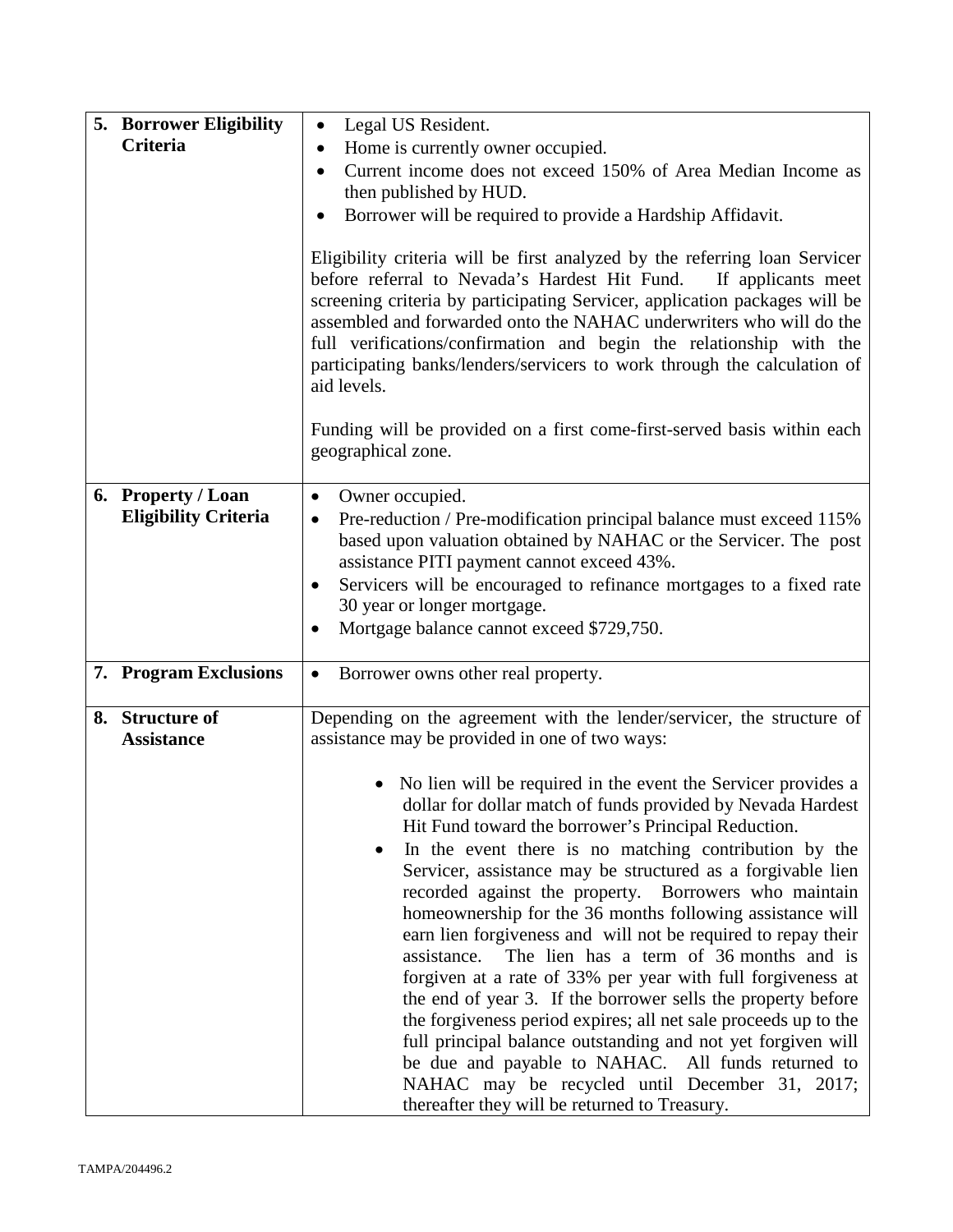|                                                                         | • Assistance may be provided to the Servicer in equal<br>installments per the preference of the Servicer over a three<br>year period, at months 13, 25 and 37, provided the<br>homeowner remains in the home and continues to make<br>current mortgage payments. This three payment structure<br>will not require a loan in favor of the Eligible Entity.<br>Alternatively, assistance may be paid to the Servicer in one<br>installment so long as the borrower has successfully<br>completed a trial modification when applicable<br>In the event that the program recipient subsequently participates in the<br>NAHAC's Short Sale Acceleration Program, then the lien recorded as a<br>result of participation in the Principal Reduction Program may be<br>extinguished. |
|-------------------------------------------------------------------------|-------------------------------------------------------------------------------------------------------------------------------------------------------------------------------------------------------------------------------------------------------------------------------------------------------------------------------------------------------------------------------------------------------------------------------------------------------------------------------------------------------------------------------------------------------------------------------------------------------------------------------------------------------------------------------------------------------------------------------------------------------------------------------|
| 9. Per Household                                                        | The maximum amount of $1st$ mortgage curtailment receivable by a                                                                                                                                                                                                                                                                                                                                                                                                                                                                                                                                                                                                                                                                                                              |
| <b>Assistance</b>                                                       | qualified borrower is \$50,000.<br>The median amount is expected<br>to be close to the maximum (skewed right poisson distribution) amount.                                                                                                                                                                                                                                                                                                                                                                                                                                                                                                                                                                                                                                    |
| 10. Duration of<br><b>Assistance</b>                                    | Program funds will be distributed as a one-time payment unless the<br>Servicer elects the three payment mode.                                                                                                                                                                                                                                                                                                                                                                                                                                                                                                                                                                                                                                                                 |
| 11. Estimated Number of<br>Participating<br><b>Households</b>           | Approximately 1,500 households could be assisted under this Program.                                                                                                                                                                                                                                                                                                                                                                                                                                                                                                                                                                                                                                                                                                          |
| 12. Program Inception /<br><b>Duration</b>                              | The HAMP specific segment of this program began on March 1, 2010.<br>This Program could last up to 48 months.                                                                                                                                                                                                                                                                                                                                                                                                                                                                                                                                                                                                                                                                 |
|                                                                         | The HARP specific segment of this program is to be introduced in<br>January 2012. This Program could last up to 48 months.                                                                                                                                                                                                                                                                                                                                                                                                                                                                                                                                                                                                                                                    |
| 13. Program<br>Interactions with<br><b>Other HFA</b><br><b>Programs</b> | The 1 <sup>st</sup> mortgage principal reduction program is aimed at both<br>the<br>underemployed population and the fully employed<br>income<br>qualified/limited home owners, not the unemployed. Thus, it is possible<br>that a homeowner could receive a $1st$ mortgage curtailment type<br>principal reduction through this Program and then subsequently lose<br>their job and eventually need the short-sale assistance program.<br>It is also possible that a homeowner may receive a $2nd$ lien reduction<br>or Mortgage Payment Assistance.<br>Each HARP eligible candidate will be screened for $2nd$ lien reduction<br>eligibility.                                                                                                                               |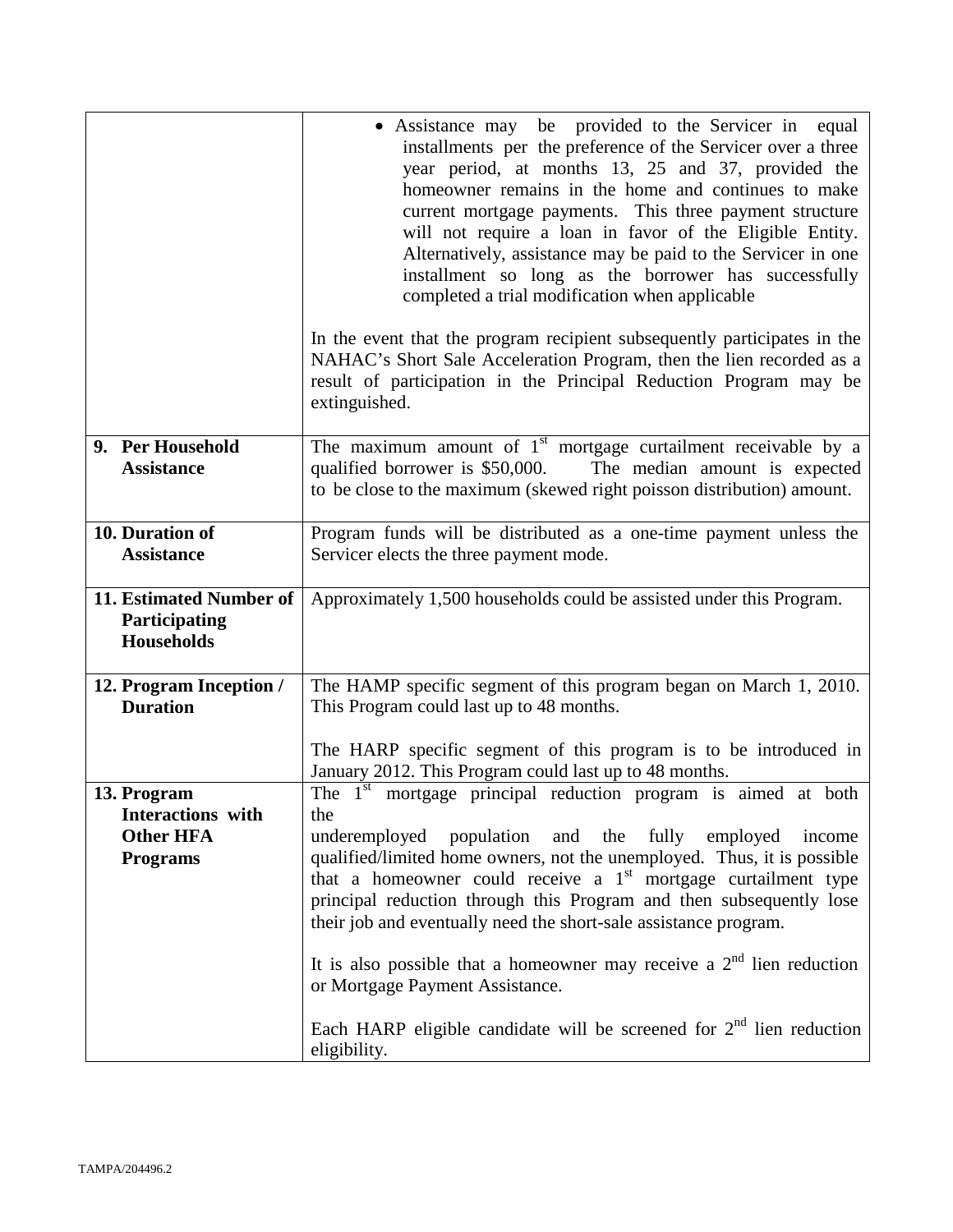| 14. Program<br><b>Interactions with</b><br><b>HAMP</b>           | Participating Servicers will screen their databases for HAMP eligible<br>borrowers on a regular basis and make referrals as appropriate.                                                                                                                                                         |
|------------------------------------------------------------------|--------------------------------------------------------------------------------------------------------------------------------------------------------------------------------------------------------------------------------------------------------------------------------------------------|
| 15. Program Leverage<br>with Other Financial<br><b>Resources</b> | While Nevada does not require a contribution from the Servicer, it<br>will<br>be encouraged. Nevada will also request that the loan servicer waive<br>certain fees like late charges, delinquency fee and penalties and recast the<br>principal reduced loan and participate in its recordation. |
| 16. Qualify as an<br>Unemployment<br><b>Program</b>              | $\boxtimes$ No<br>$\Box$ Yes                                                                                                                                                                                                                                                                     |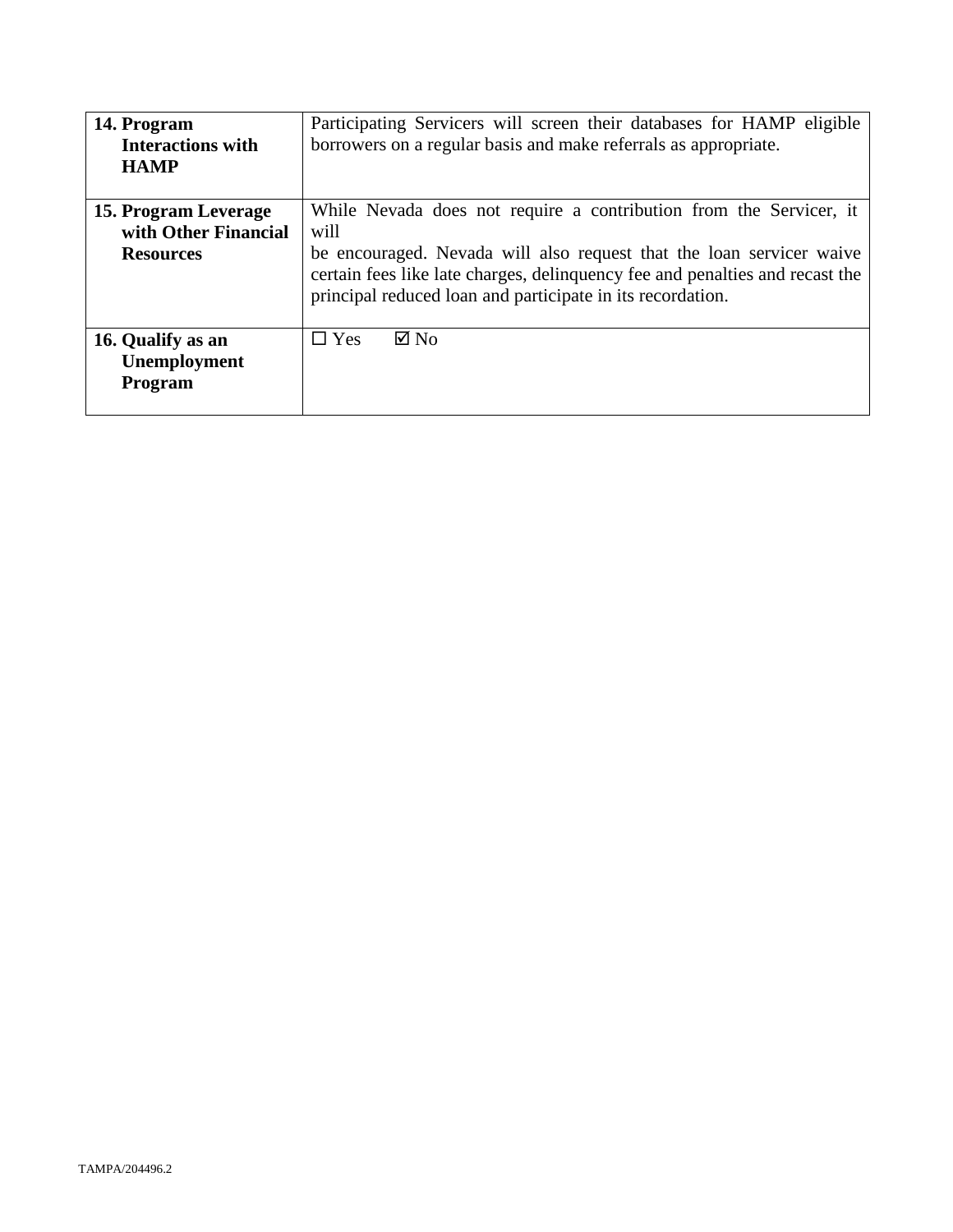# **The Nevada Affordable Housing Assistance Corporation**

# **SECOND MORTGAGE REDUCTION PLAN**

| 1. Program Overview<br>2. Program Goals                                           | The Second Mortgage Reduction Plan is aimed at assisting<br>borrowers<br>who have a second mortgage lien interfering with either a short-sale,<br>refinance or modification of the first mortgage. The expected applicant<br>pool is believed to be both unemployed and underemployed families.<br>The expected outcome of this program is to assist up to $2,200$<br>families<br>remove the impediment of a second lien on their property such that<br>either a short sale, refinancing or first mortgage modification can be<br>carried out and thus prevent a foreclosure. |
|-----------------------------------------------------------------------------------|-------------------------------------------------------------------------------------------------------------------------------------------------------------------------------------------------------------------------------------------------------------------------------------------------------------------------------------------------------------------------------------------------------------------------------------------------------------------------------------------------------------------------------------------------------------------------------|
| 3. Target Population /<br><b>Areas</b>                                            | The funding will be distributed via a geographic formula of<br>$1/3+1/3+1/3$ weight for unemployment + foreclosure<br>rate<br>$+$<br>population. There will be target population segmentation into (a) the<br>Clark County/Las Vegas valley area, (b) the Reno-Sparks SMSA area<br>and (c) all of rural Nevada. Where a finer breakdown is possible within<br>each of the three geographic areas, zip code and census track targeting<br>will be utilized.                                                                                                                    |
| 4. Program Allocation<br>(Excluding<br><b>Administrative</b><br><b>Expenses</b> ) | \$36,552,962.00                                                                                                                                                                                                                                                                                                                                                                                                                                                                                                                                                               |
| <b>5. Borrower Eligibility</b><br>Criteria                                        | • Legal US Resident.<br>• Home is currently owner occupied                                                                                                                                                                                                                                                                                                                                                                                                                                                                                                                    |
|                                                                                   | • Current income does not exceed 150% of Area Median Income as<br>then published by HUD.<br>Borrower must be in default or facing imminent default<br>$\bullet$<br>or participating in a principal curtailment<br>application<br>under<br>Principal Reduction Program with their HHF<br><b>HHF</b><br>the<br>participating Servicer.<br>Delinquency based<br>financial<br>due<br>hardship<br>on<br>$\mathbf{a}$<br>to circumstances beyond the homeowner's control (no<br>contrived defaults allowed).<br>Borrower will be required to provide a Hardship Affidavit.          |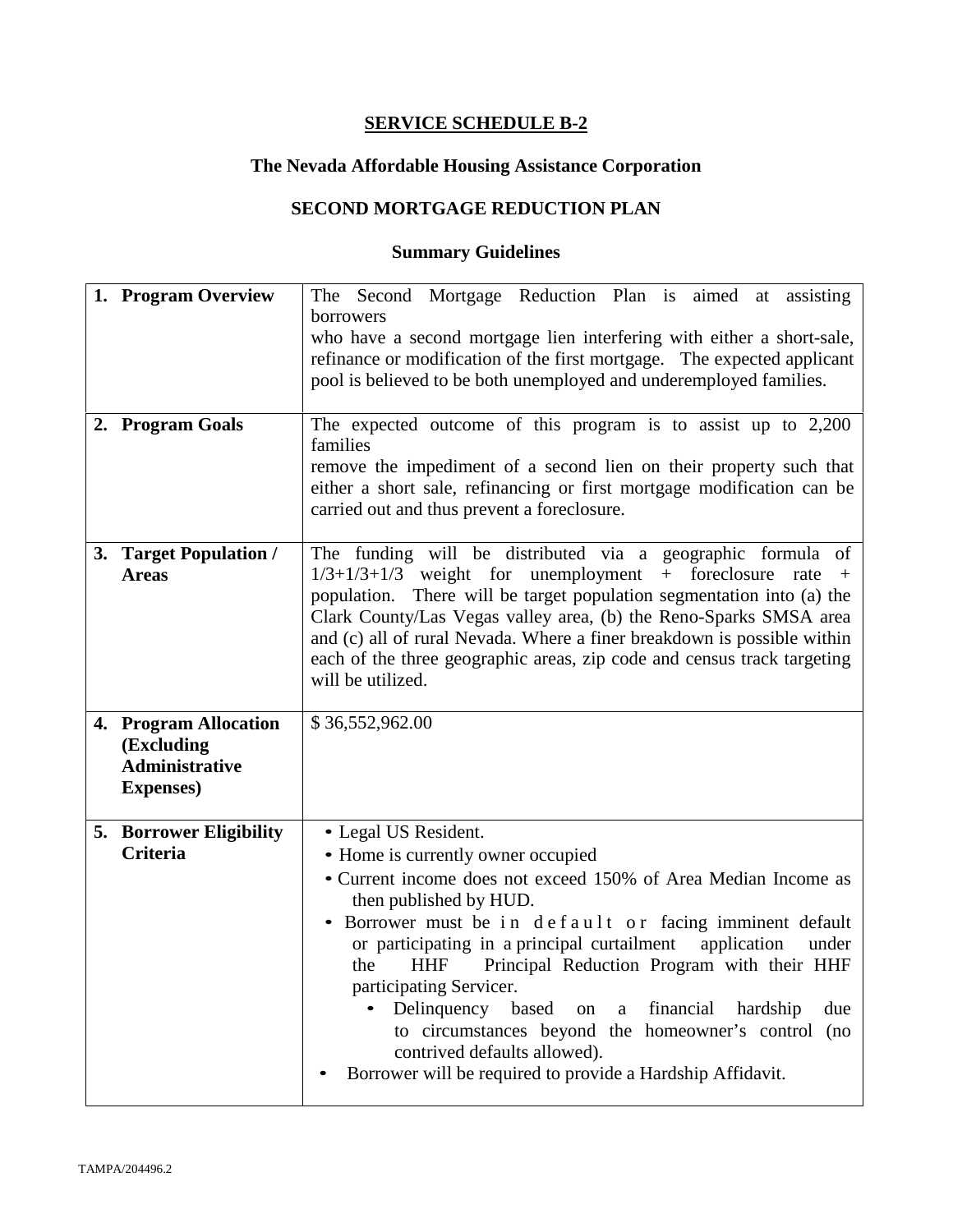|                                                   | Eligibility criteria will be analyzed either on-line by the borrower's visit<br>to the web site and using the 'screening tool,' directly at the<br>intake portal of the contract agents (foreclosure mitigation and<br>mediation agencies) or by the designated call center. If applicants<br>meet screening criteria, application packages will be assembled and<br>forwarded onto the NAHAC underwriters who will do the full<br>verifications/confirmation and begin the relationship with the<br>participating banks/lenders/servicers to work through the calculation of<br>aid levels.                                                                                                                                                                                                                                                                                                                                                                                                                             |
|---------------------------------------------------|--------------------------------------------------------------------------------------------------------------------------------------------------------------------------------------------------------------------------------------------------------------------------------------------------------------------------------------------------------------------------------------------------------------------------------------------------------------------------------------------------------------------------------------------------------------------------------------------------------------------------------------------------------------------------------------------------------------------------------------------------------------------------------------------------------------------------------------------------------------------------------------------------------------------------------------------------------------------------------------------------------------------------|
|                                                   | Funding will be provided on a first come-first-served basis within each<br>geographical zone. Monitoring of funding commitments/pipelines by<br>zone will allow sufficient trend evidence to allow for sufficient lead<br>time to 'cut-off' further funding commitments what might exceed<br>available resources.                                                                                                                                                                                                                                                                                                                                                                                                                                                                                                                                                                                                                                                                                                        |
| 6. Property / Loan<br><b>Eligibility Criteria</b> | $\bullet$<br>Owner occupied.<br>Should have only one existing mortgage and a $2nd$ lien.<br>$\bullet$<br>In circumstances where there exists a $3rd$ lien strictly associated<br>with a governmental or non-profit sponsored 'down payment<br>assistance program' the $3rd$ lien relief will also be accepted<br>for assistance under this program.<br>The PITI cannot exceed 43% following the removal of the $2nd$<br>lien except in conjunction with a short sale, when the borrower can<br>provide verification that they are in pursuit of a homeownership<br>sustainment program or when the $2nd$ lien is held by a down<br>payment assistance provider.<br>All $2nd$ liens obtaining relief through this program element will<br>have an accompanying lien release.<br>The maximum $2nd$ lien size eligible for relief under this<br>program element must be equal to or less than \$41,250 unless the<br>lien holder agrees to write down a greater balance.<br>$1st$ mortgage balance cannot exceed \$729,750. |
| 7. Program Exclusions                             | If a second lien exceeds the program limit of \$41,250 (unless<br>the lien holder agrees to write down a greater balance) or a<br>program contribution of $\frac{1}{500}$ is needed then the borrower<br>would be ineligible.<br>Borrower owns other real property.                                                                                                                                                                                                                                                                                                                                                                                                                                                                                                                                                                                                                                                                                                                                                      |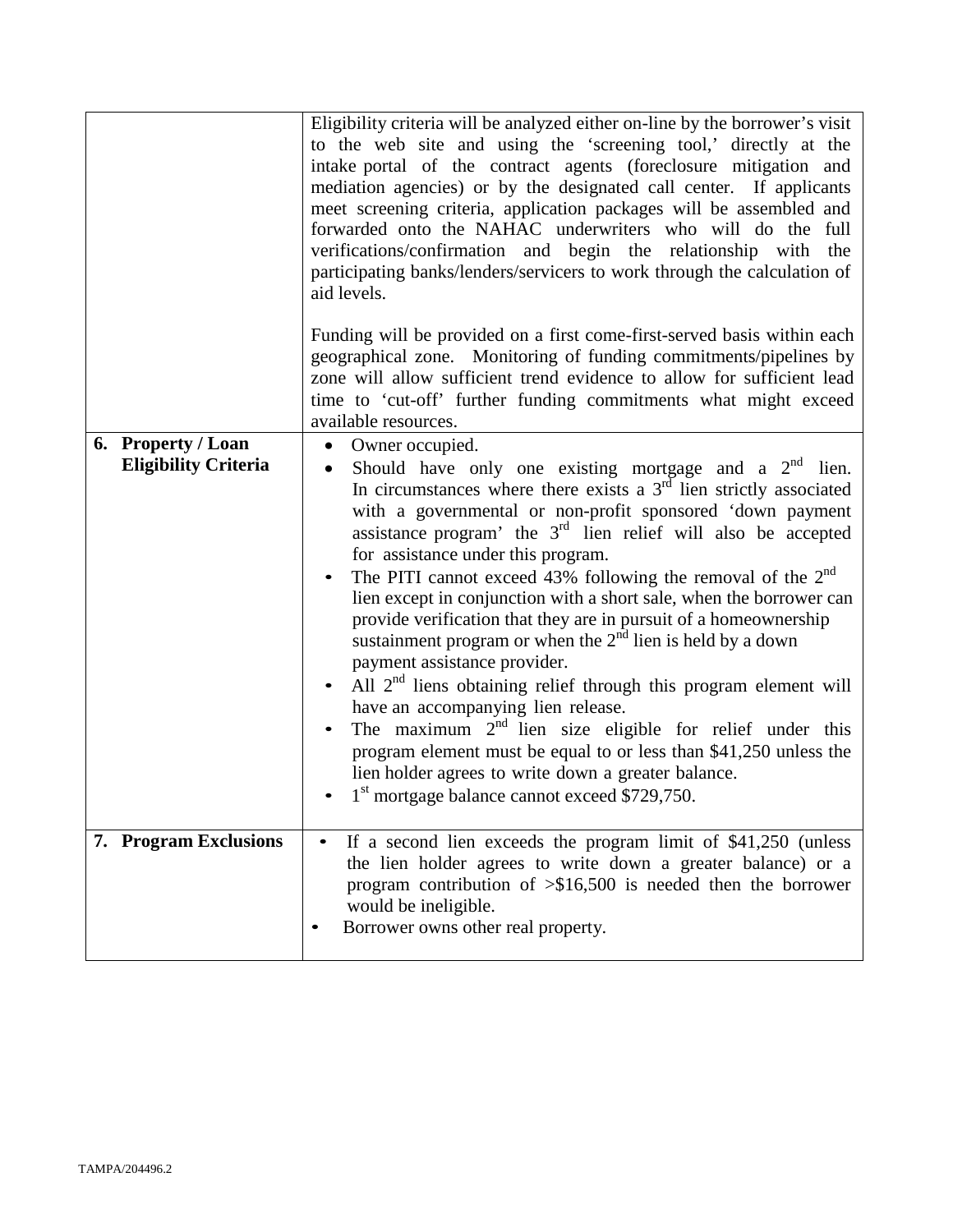| 8. Structure of                                                         | Depending on the agreement with the lender/servicer, the structure                                                                                                                                                                                                                                                                                                                                                                                                                                                                                                                                                                                                                                                                                                                                                                                                                                                                                                                                                                                                                                                                                                            |
|-------------------------------------------------------------------------|-------------------------------------------------------------------------------------------------------------------------------------------------------------------------------------------------------------------------------------------------------------------------------------------------------------------------------------------------------------------------------------------------------------------------------------------------------------------------------------------------------------------------------------------------------------------------------------------------------------------------------------------------------------------------------------------------------------------------------------------------------------------------------------------------------------------------------------------------------------------------------------------------------------------------------------------------------------------------------------------------------------------------------------------------------------------------------------------------------------------------------------------------------------------------------|
| <b>Assistance</b>                                                       | of assistance may be provided in one of two ways:                                                                                                                                                                                                                                                                                                                                                                                                                                                                                                                                                                                                                                                                                                                                                                                                                                                                                                                                                                                                                                                                                                                             |
|                                                                         | No lien will be required in the event the Servicer provides a<br>$\bullet$<br>dollar for dollar match of funds provided by Nevada Hardest Hit<br>Fund.<br>In the event there is no matching contribution by the Servicer,<br>assistance will be structured as a forgivable lien recorded<br>against the property. Borrowers who follow through and earn<br>the loan forgiveness will not be required to repay their lien. The<br>lien has a term of 3 years and is forgiven at a rate of 33% per<br>year with full forgiveness at the end of year 3. If the borrower<br>sells the property before the forgiveness period expires; all net<br>sale proceeds up to the unforgiven lien balance will be due and<br>payable to NAHAC. All funds returned to NAHAC may be<br>recycled until December 31, 2017; thereafter they will be<br>returned to Treasury.<br>Assistance will be structured as a one-time payout to the<br>Servicer.<br>In the event a program recipient subsequently participates in the<br>NAHAC's Short Sale Acceleration Program, the lien recorded as a<br>result of participation in the Second Mortgage Reduction Plan program<br>may be extinguished. |
| 9. Per Household<br><b>Assistance</b>                                   | The maximum amount of $2nd$ mortgage lien relief from the program<br>will be \$16,500.                                                                                                                                                                                                                                                                                                                                                                                                                                                                                                                                                                                                                                                                                                                                                                                                                                                                                                                                                                                                                                                                                        |
| 10. Duration of<br><b>Assistance</b>                                    | The $2nd$ lien elimination program will be a one-time payment program.                                                                                                                                                                                                                                                                                                                                                                                                                                                                                                                                                                                                                                                                                                                                                                                                                                                                                                                                                                                                                                                                                                        |
| 11. Estimated Number of<br><b>Participating</b><br>Households           | It is estimated that up to 2,200 applicants/families could receive $2nd$ lien<br>relief under this program. If the level of lender participation exceeds<br>60% versus the program's 40% or the average program funding level<br>averages less than the maximum of \$16,500 in necessary funding to<br>create the $2nd$ lien relief, then there could be an increase in the number<br>of borrowers assisted.                                                                                                                                                                                                                                                                                                                                                                                                                                                                                                                                                                                                                                                                                                                                                                  |
| 12. Program Inception /<br><b>Duration</b>                              | The Second Mortgage Reduction Plan program began March 1, 2010<br>and could last up to 48 months.                                                                                                                                                                                                                                                                                                                                                                                                                                                                                                                                                                                                                                                                                                                                                                                                                                                                                                                                                                                                                                                                             |
| 13. Program<br>Interactions with<br><b>Other HFA</b><br><b>Programs</b> | None.                                                                                                                                                                                                                                                                                                                                                                                                                                                                                                                                                                                                                                                                                                                                                                                                                                                                                                                                                                                                                                                                                                                                                                         |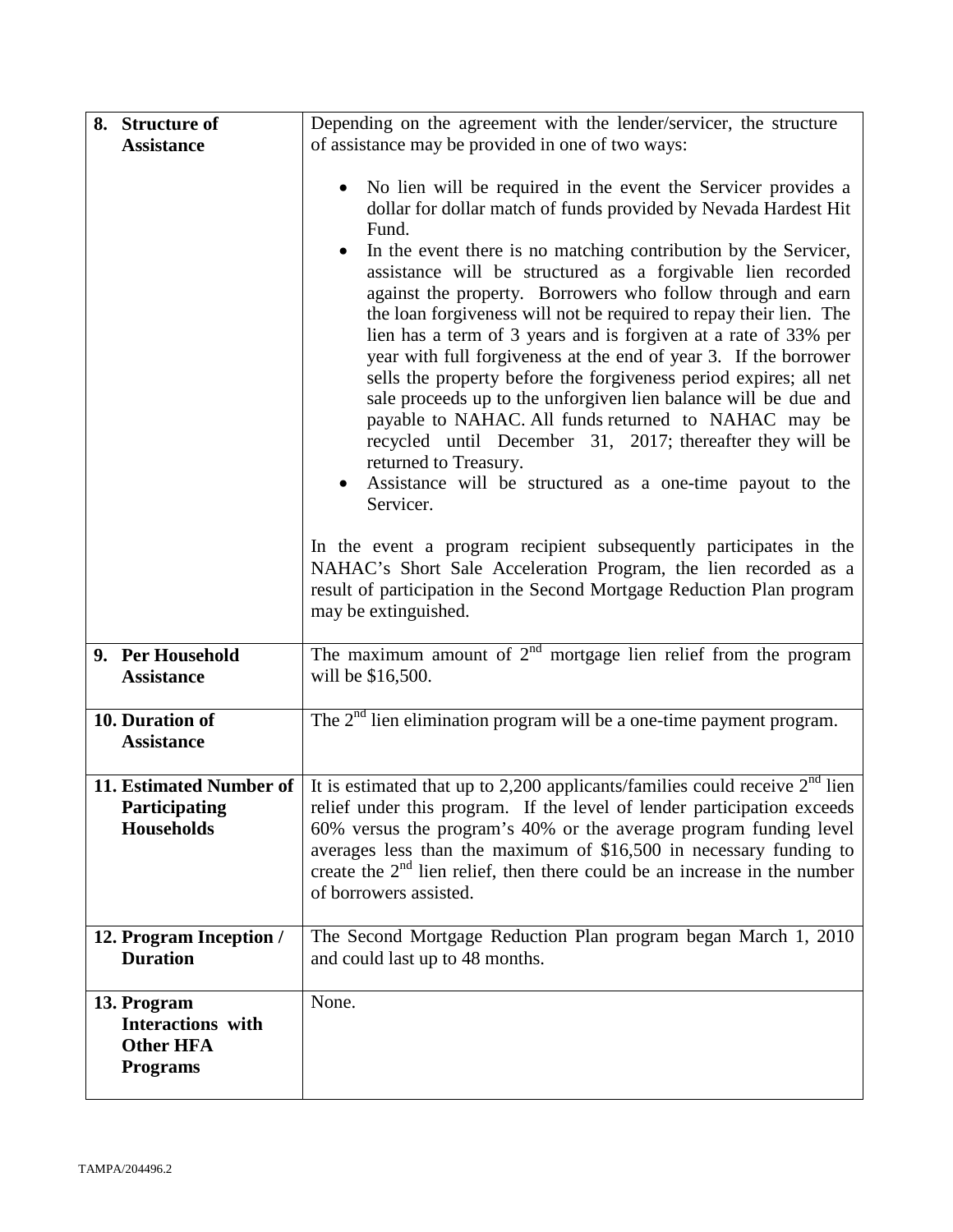| 14. Program                                                      | The program will have an active interface with the HAMP                                                                                                                                                                                                                                                                                                                                                                                                                                                                                                                                                                          |
|------------------------------------------------------------------|----------------------------------------------------------------------------------------------------------------------------------------------------------------------------------------------------------------------------------------------------------------------------------------------------------------------------------------------------------------------------------------------------------------------------------------------------------------------------------------------------------------------------------------------------------------------------------------------------------------------------------|
| <b>Interactions with</b>                                         | program.                                                                                                                                                                                                                                                                                                                                                                                                                                                                                                                                                                                                                         |
| <b>HAMP</b>                                                      | During the 'in-take' process with the foreclosure mitigation/mediation<br>agencies, the applicants will be screened for HAMP eligibility and<br>where it is indicated that a borrower would be eligible, they will<br>channeled into a HAMP loan modification. If the applicant needs $2nd$<br>lien relief in order to effectuate a HAMP or $1st$ mortgage principal<br>reduction program process then the $2nd$ lien relief element will be<br>utilized. NAHAC wishes to supplement and complement the federal<br>programs and where needed to create added funds flow to ensure long<br>term solutions to the borrower's need. |
| 15. Program Leverage<br>with Other Financial<br><b>Resources</b> | The basis of the $2nd$ lien relief program is to 'free up' the first<br>mortgage note holder to complete the necessary modification or<br>refinance to keep                                                                                                                                                                                                                                                                                                                                                                                                                                                                      |
|                                                                  | the borrower current and in their home. In order to leverage the $2nd$ lien<br>relief funds, the program requires participating lenders to contribute a<br>minimum of \$0.60 for each \$0.40 contributed by this program<br>except in the event the $2^{nd}$ or $3^{rd}$ lien is held by a down<br>payment assistance program provider, in which event no matching<br>funds will be required.                                                                                                                                                                                                                                    |
| 16. Qualify as an                                                | $\boxtimes$ No<br>$\Box$ Yes                                                                                                                                                                                                                                                                                                                                                                                                                                                                                                                                                                                                     |
| Unemployment                                                     |                                                                                                                                                                                                                                                                                                                                                                                                                                                                                                                                                                                                                                  |
| Program                                                          |                                                                                                                                                                                                                                                                                                                                                                                                                                                                                                                                                                                                                                  |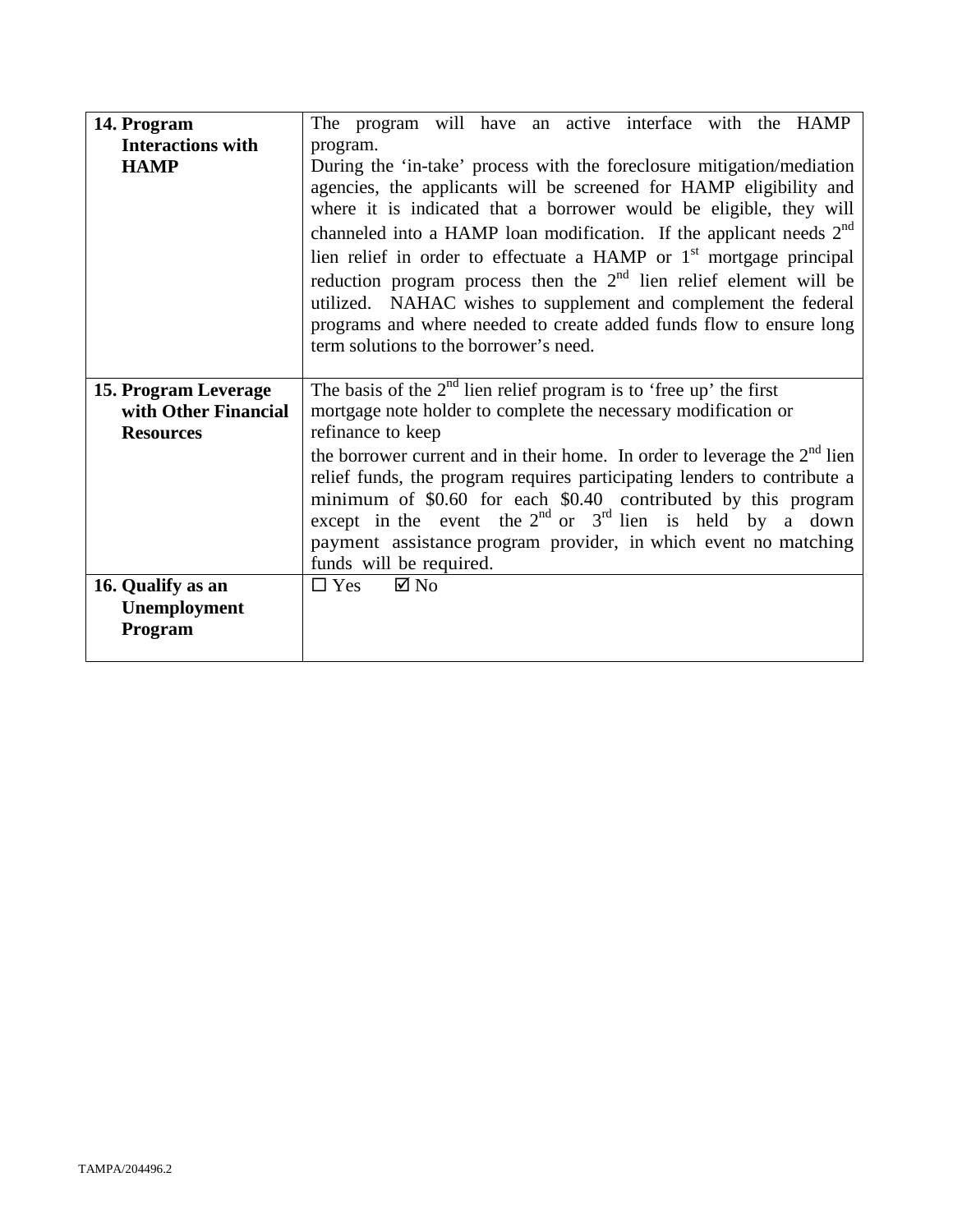# **The Nevada Affordable Housing Assistance Corporation**

# **SHORT-SALE ACCELERATION PROGRAM**

| 1. Program Overview                                                               | Short-Sale<br>Acceleration Program is<br>aimed<br>assisting<br>The<br>at<br>borrowers<br>who are beginning or need to initiate the short-sale process to relieve<br>themselves of the mortgage burdens that they cannot sustain—even with<br>a material loan principal reduction.                                                                                                                                                                                                                                                         |
|-----------------------------------------------------------------------------------|-------------------------------------------------------------------------------------------------------------------------------------------------------------------------------------------------------------------------------------------------------------------------------------------------------------------------------------------------------------------------------------------------------------------------------------------------------------------------------------------------------------------------------------------|
| 2. Program Goals                                                                  | It is expected that at an \$8,025 level of average funding per<br>family<br>assisted up to 1,371 families facing imminent foreclosure threat, will<br>have the burden of their home mortgage eliminated and the threats of a<br>default judgment removed.                                                                                                                                                                                                                                                                                 |
| 3. Target Population /<br><b>Areas</b>                                            | Those Nevadans that are facing imminent threat of foreclosure.                                                                                                                                                                                                                                                                                                                                                                                                                                                                            |
| 4. Program Allocation<br>(Excluding<br><b>Administrative</b><br><b>Expenses</b> ) | \$6,175,464.30                                                                                                                                                                                                                                                                                                                                                                                                                                                                                                                            |
| 5. Borrower Eligibility<br><b>Criteria</b>                                        | Legal US Resident.<br>Home is currently owner occupied. If vacant, homeowner must be<br>able to prove that they moved due to extenuating circumstances and<br>that the home was most recently used as a primary residence $-$ not<br>an investment property.<br>Borrower must have short-sale approval in place with lender.<br>Borrower must provide verification of short sale approval.<br>Borrower will be required to provide a financial Hardship Affidavit<br>$\bullet$<br>attesting to their inability to make mortgage payments. |
| 6. Property / Loan<br><b>Eligibility Criteria</b>                                 | Borrowers with a $2nd$ lien will also be considered for the Second<br>$\bullet$<br>Mortgage Reduction Plan.<br>Borrowers who chose to leave the State of Nevada will not receive<br>$\bullet$<br>the rental assistance component of benefits under this program but<br>will be entitled to all others.                                                                                                                                                                                                                                    |
| 7. Program Exclusions                                                             | Borrower owns other real property.<br>$\bullet$                                                                                                                                                                                                                                                                                                                                                                                                                                                                                           |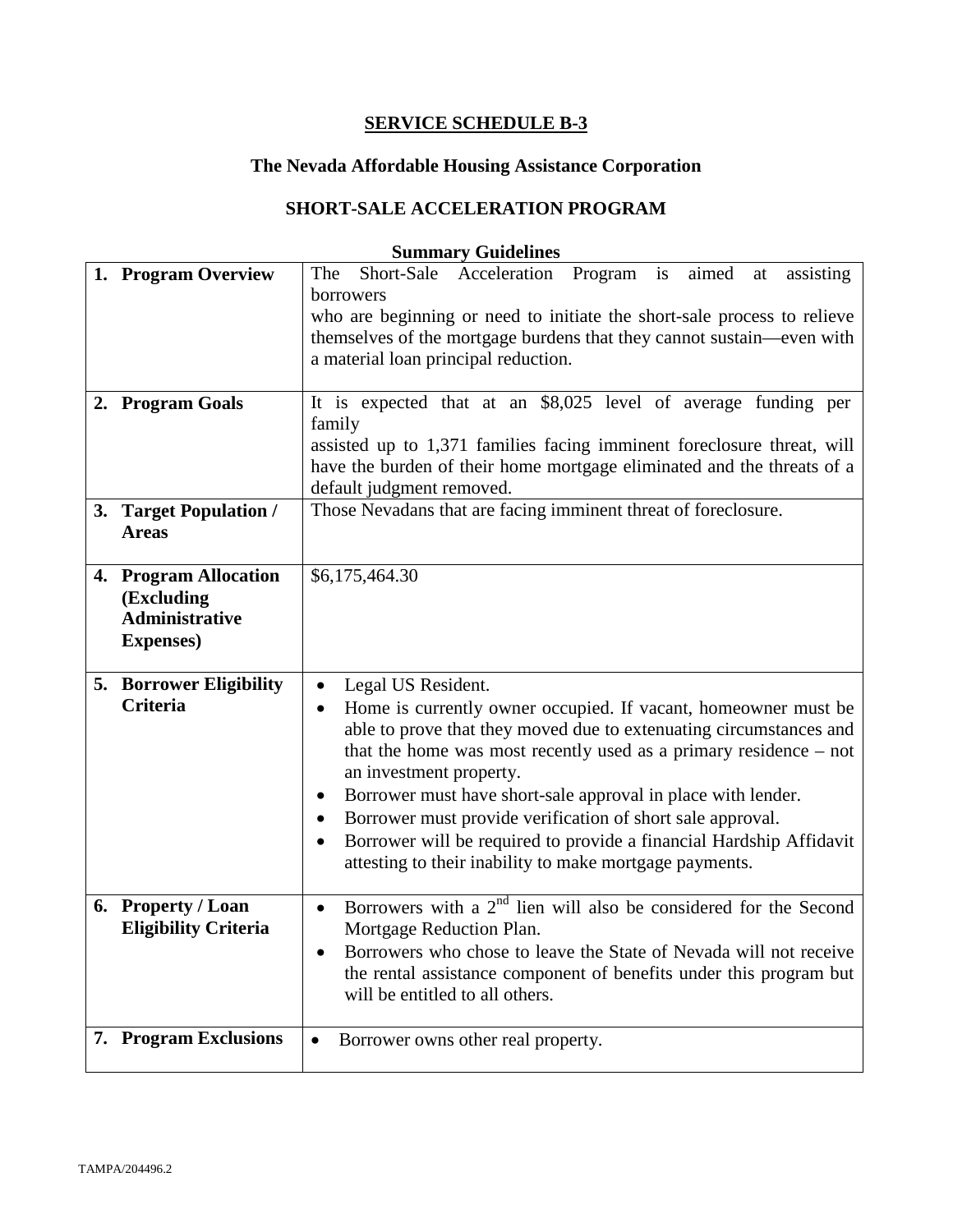| 8. Structure of<br><b>Assistance</b>                                           | This program is direct assistance through direct payment to vendors at<br>closing of the escrow, or immediately post short-sale closing. The<br>payments will not be structured as a loan.                                                                                                                                                                                                                                                                                                                          |
|--------------------------------------------------------------------------------|---------------------------------------------------------------------------------------------------------------------------------------------------------------------------------------------------------------------------------------------------------------------------------------------------------------------------------------------------------------------------------------------------------------------------------------------------------------------------------------------------------------------|
| 9. Per Household<br><b>Assistance</b>                                          | The maximum is program benefit per household is \$8,025.                                                                                                                                                                                                                                                                                                                                                                                                                                                            |
| 10. Duration of<br><b>Assistance</b>                                           | Assistance will be a one-time set of payments.                                                                                                                                                                                                                                                                                                                                                                                                                                                                      |
| 11. Estimated Number of<br><b>Participating</b><br><b>Households</b>           | The Business Plan calls for this program element to assist up to 1,371<br>families complete their home abandonment/ownership through a short<br>sale and matriculate to a rental property somewhere else in Nevada.                                                                                                                                                                                                                                                                                                 |
| 12. Program Inception /<br><b>Duration</b>                                     | The Short Sale Acceleration Program began March 1, 2010 and could<br>last up to 48 months.                                                                                                                                                                                                                                                                                                                                                                                                                          |
| 13. Program<br><b>Interactions with</b><br><b>Other HFA</b><br><b>Programs</b> | fullest<br>federal<br>the<br>possible,<br>absent<br>specific<br>To<br>extent<br>program<br>prohibitions/limitations, the Short-Sale Acceleration Program element<br>will build on or utilize the H.A.F.A. program in parallel. If it is<br>possible to utilize both the federal H.A.F.A. program funds underneath<br>the Short-Sale Acceleration Program funds, then the number of<br>through<br>possible candidates<br>assisted<br>the painful<br>short-sale<br>process would increase beyond the projected 1,371. |
| 14. Program<br><b>Interactions with</b><br><b>HAMP</b>                         | The candidates for the Short-Sale Acceleration program will have<br>been<br>through a HAMP or similar private bank or GSE loan modification<br>process and 'failed' by a sufficiently material level to not even qualify<br>for NAHAC's 1 <sup>st</sup> mortgage Principal Reduction Program.<br>Thus, the<br>data/processes will show factually that the only realistic result for the<br>borrower is the short-sale.                                                                                              |
| 15. Program Leverage<br>with Other Financial<br><b>Resources</b>               | In the event the short sale program recipient has incurred a lien as<br>a<br>result of earlier participation in NAHAC's Principal Reduction, Second<br>Mortgage Reduction Plan or Mortgage Assistance Program, then the<br>lien may be extinguished for the purpose of helping to facilitate the<br>short sale request.                                                                                                                                                                                             |
| 16. Qualify as an<br>Unemployment<br>Program                                   | $\boxtimes$ No<br>$\Box$ Yes                                                                                                                                                                                                                                                                                                                                                                                                                                                                                        |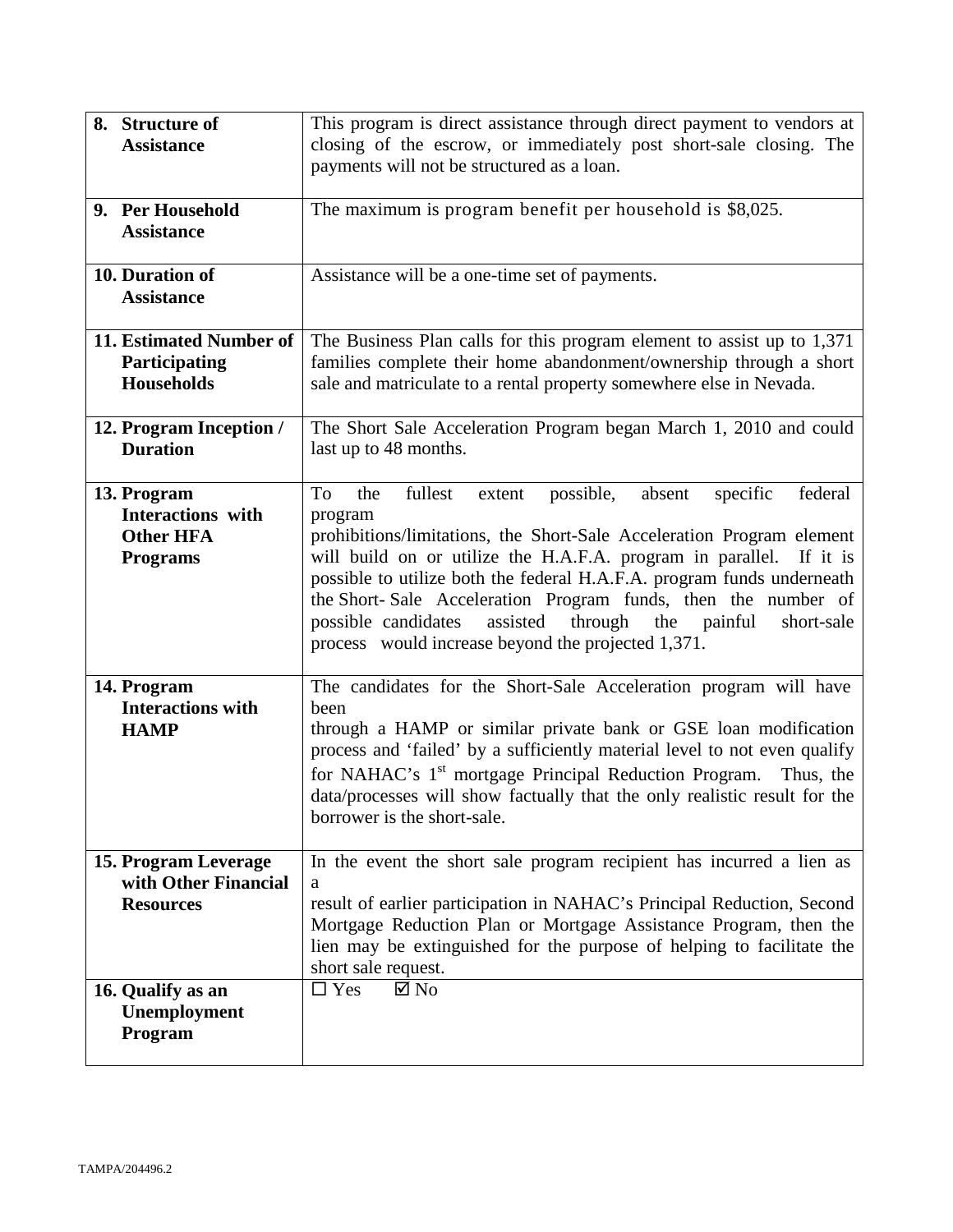## **The Nevada Affordable Housing Assistance Corporation**

# **MORTGAGE ASSISTANCE PROGRAM (MAP)**

| 1. Program Overview | The Nevada Mortgage Assistance Program (MAP) is designed to help         |
|---------------------|--------------------------------------------------------------------------|
|                     | keep first mortgages current for approximately 5,220 families who        |
|                     | have an unemployed or underemployed wage earner. The program             |
|                     | will assist those qualified families by making up to the lesser of:      |
|                     | (a) $$1,000$ (one thousand dollars) of the principal, interest, property |
|                     | taxes and property insurance (when impounded) excluding Home             |
|                     | Owner Association fees or (b) total payment due for those four           |
|                     | components, to the family's monthly first mortgage payment only.         |
|                     |                                                                          |
|                     | Further, the borrower will be responsible for contributing a minimum     |
|                     | of seventy-five dollars (\$75) per month toward completing the full      |
|                     | payment due. MAP payments may be extended for qualified families         |
|                     | for up to 9 months with the right to extend up to 12 months if still     |
|                     | unemployed or underemployed. The MAP payments are aimed at               |
|                     | providing a financial bridge to unemployed or underemployed persons.     |
|                     | For the purpose of this program, unemployed will be defined as an        |
|                     | individual that is not currently working. Underemployed will be          |
|                     | defined as any individual that is in in default or in a situation of     |
|                     | imminent threat of going into default on their mortgage due to a         |
|                     |                                                                          |
|                     | change in economic status, working less than 50% of full time hours or   |
|                     | a material reduction in measureable income, all subject to satisfaction  |
|                     | of all other borrower eligibility criteria.                              |
|                     | Borrowers will submit their partial payment to the Nevada Affordable     |
|                     |                                                                          |
|                     | Housing Assistance Corporation (NAHAC) where it will be combined         |
|                     | with the HHF funds and a full remittance made to the loan servicer for   |
|                     | Borrowers can apply either through participating<br>the loan.            |
|                     | lenders/servicers who have received special training or directly         |
|                     | through the NAHAC offices after first completing an appropriate          |
|                     | screening tool and being given an appointment with the NAHAC loan        |
|                     | underwriter. MAP payments will invoke a non-recourse lien which          |
|                     | will have an earned forgiveness embedded in the Note. Borrowers          |
|                     | who are able to sustain their homeownership for 30 successive months     |
|                     | following the end of the MAP payments will have their lien               |
|                     | extinguished.                                                            |
|                     |                                                                          |
|                     | A final component of the MAP program will be a reinstatement             |
|                     | component which will provide up to \$12,500 per qualified borrower       |
|                     | who was a MAP benefit recipient and has subsequently become re-          |
|                     |                                                                          |
|                     | employed. Under this final phase of the MAP, borrowers who can           |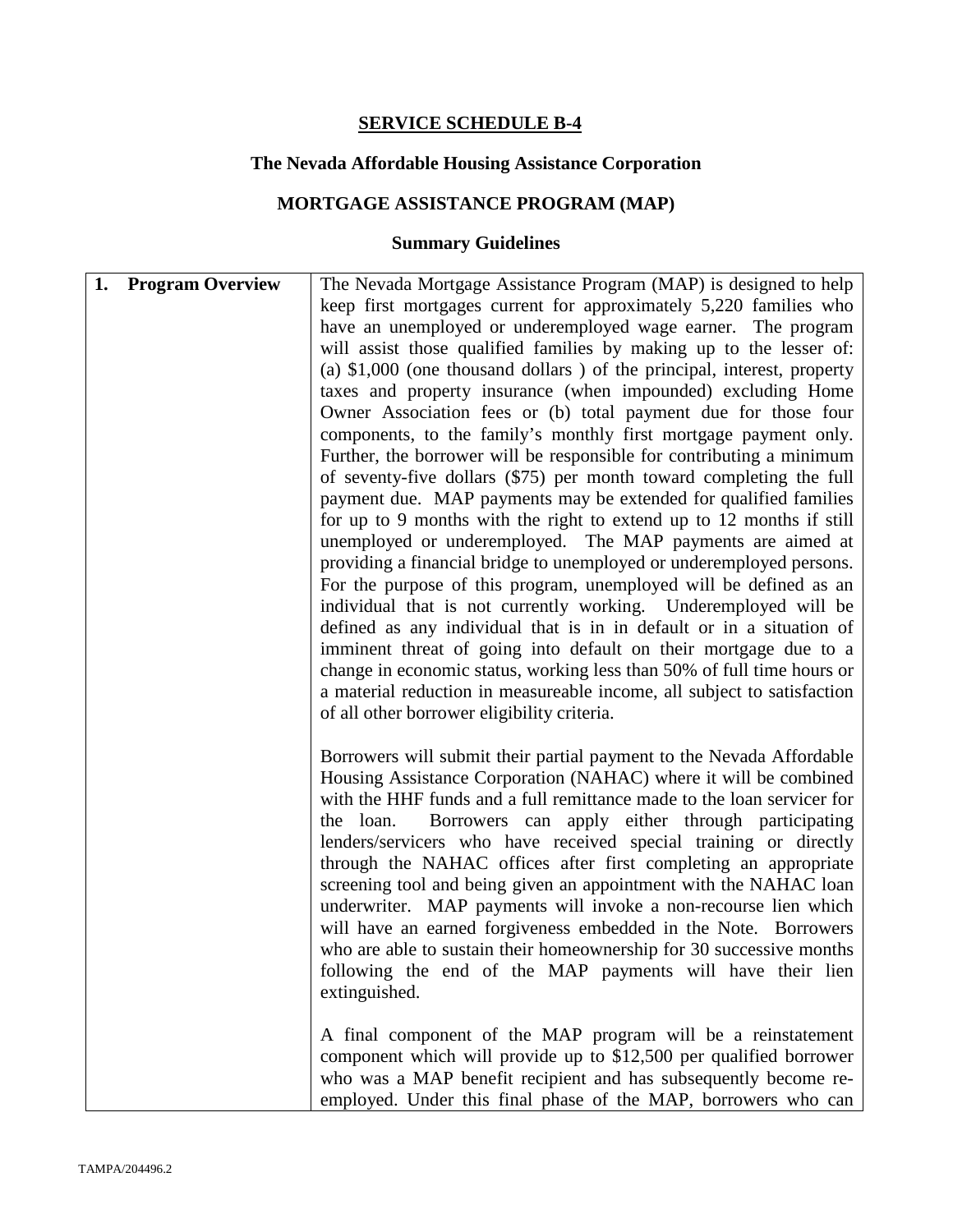|    |                                            | demonstrate that they can sustain their mortgage under their new<br>income on an ongoing basis per the criteria outlined in the Principal<br>Reduction Program, but have an arrearage or accrued penalties will be<br>eligible to a reinstatement benefit.<br>NAHAC intends to retain/set aside 1% of the total direct support funds<br>for contingency situations, wherein certain recipients may be in need<br>of one-two months (maximum) of added support payment (e.g. while a<br>training programs are completed). These exceptional cases must be<br>approved by the NAHAC Board of Directors. If the contingency is not<br>needed as program capacity is reached, the contingency funds will be<br>put into the normal available funds for the MAP program. Further, the<br>contingency will be reduced pro rata to total MAP program capacity<br>over time so that as the program reaches 60% of capacity without use<br>of any contingency funds, then 60% of the contingency will be<br>released back into the main MAP fund. |
|----|--------------------------------------------|------------------------------------------------------------------------------------------------------------------------------------------------------------------------------------------------------------------------------------------------------------------------------------------------------------------------------------------------------------------------------------------------------------------------------------------------------------------------------------------------------------------------------------------------------------------------------------------------------------------------------------------------------------------------------------------------------------------------------------------------------------------------------------------------------------------------------------------------------------------------------------------------------------------------------------------------------------------------------------------------------------------------------------------|
| 2. | <b>Program Goals</b>                       | The MAP program's goal is to increase the probability that a borrower<br>and/or recipient's family has a stronger chance of sustaining<br>homeownership with the assistance from the HHF program.<br>The<br>enhanced home ownership through re-employment and<br>job<br>maintenance should decrease both the numbers and probability of<br>foreclosures.<br>The reinstatement benefit for MAP recipients that can demonstrate the<br>sustainability of their mortgage is intended to prevent future<br>foreclosures by helping borrowers regain current status. Sustainability<br>for purposes of reinstatement means lending ratios equal or better than<br>those of the Principal Reduction Program.                                                                                                                                                                                                                                                                                                                                   |
| 3. | <b>Target Population /</b><br><b>Areas</b> | The State of Nevada is currently enduring the USA's highest<br>unemployment rate in its workforce. However, the highest levels of<br>unemployed persons in Nevada are primarily centered in the two urban<br>areas (Clark County/Las Vegas area and Reno/Sparks MSA) versus the<br>rural agricultural and mining areas. With the assistance of the Nevada<br>Department of Employment, Training and Rehabilitation's ("DETR")<br>published data, MAP funds will be allocated on a pro-rata basis to<br>jurisdictions based on a ratio of actual number of unemployed to total<br>State-wide unemployed as a general allocation matter. However, a<br>semiannual assessment will be undertaken to ensure allocations of<br>remaining funds are representative of changes to the unemployed and<br>underemployed populations in all jurisdictions.                                                                                                                                                                                         |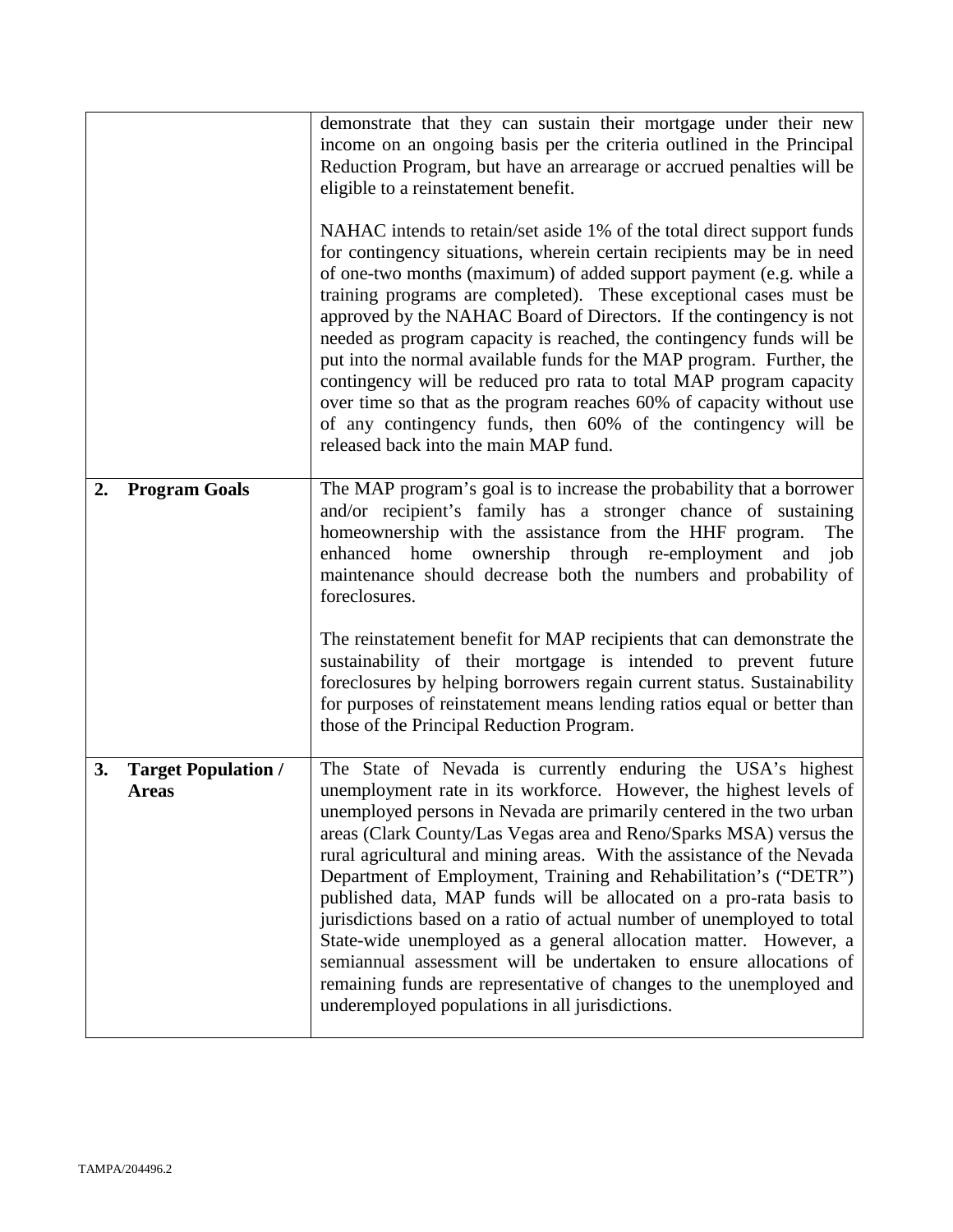| 4. | <b>Program Allocation</b>                             | \$45,906,871.00                                                                                                                                                                                                                                                                                                                                                                                                                                                                                                                                                                                |
|----|-------------------------------------------------------|------------------------------------------------------------------------------------------------------------------------------------------------------------------------------------------------------------------------------------------------------------------------------------------------------------------------------------------------------------------------------------------------------------------------------------------------------------------------------------------------------------------------------------------------------------------------------------------------|
|    | (Excluding                                            |                                                                                                                                                                                                                                                                                                                                                                                                                                                                                                                                                                                                |
|    | <b>Administrative</b>                                 |                                                                                                                                                                                                                                                                                                                                                                                                                                                                                                                                                                                                |
|    | <b>Expenses</b> )                                     |                                                                                                                                                                                                                                                                                                                                                                                                                                                                                                                                                                                                |
| 5. | <b>Borrower Eligibility</b>                           | To ensure both consistencies with previously approved Participation                                                                                                                                                                                                                                                                                                                                                                                                                                                                                                                            |
|    | Criteria                                              | Agreement programs and to lessen the burdens of administering the                                                                                                                                                                                                                                                                                                                                                                                                                                                                                                                              |
|    |                                                       | MAP program, adherence to the same underwriting qualification<br>standards will be generally utilized. Thus, Applicant Eligibility<br>Criteria will consist of:<br>Legal US Resident.<br>$\bullet$<br>Home is currently owner occupied.                                                                                                                                                                                                                                                                                                                                                        |
|    |                                                       | Current income does not exceed 150% of Area Median Income as<br>then published by HUD.                                                                                                                                                                                                                                                                                                                                                                                                                                                                                                         |
|    |                                                       | Applicant must be in default or facing imminent default.                                                                                                                                                                                                                                                                                                                                                                                                                                                                                                                                       |
|    |                                                       | Applicant must be experiencing financial hardship due specifically<br>$\bullet$<br>to unemployed or underemployed status.                                                                                                                                                                                                                                                                                                                                                                                                                                                                      |
|    |                                                       | Applicant will be required to provide a financial hardship affidavit<br>$\bullet$<br>attesting to their inability to make mortgage payments.<br>Reinstatement candidates must demonstrate sustainability of<br>current payments with existing mortgage as per the Principal<br>Reduction Program criteria, but still have little or no ability to<br>extinguish past missed payments, penalties or fees.                                                                                                                                                                                       |
|    |                                                       | Basic eligibility criteria will be analyzed either on-line by the<br>applicant's visit to the web site and using the 'screening tool,' directly<br>at the NAHAC offices or by the designated call center. If applicants<br>meet screening criteria, application packages will be assembled by the<br>NAHAC underwriters who will do the full verifications/confirmation,<br>enter the applicant's data into the NAHAC database and accounts<br>payable systems and begin the relationship with the borrower's<br>participating banks/lenders/servicers to ensure aid is acceptable to<br>them. |
| 6. | <b>Property / Loan</b><br><b>Eligibility Criteria</b> | Owner occupied.<br>Mortgage balance cannot exceed \$729,750.<br>$\bullet$                                                                                                                                                                                                                                                                                                                                                                                                                                                                                                                      |
| 7. | <b>Program Exclusions</b>                             | • Borrower owns other real property.                                                                                                                                                                                                                                                                                                                                                                                                                                                                                                                                                           |
| 8. | <b>Structure of</b><br><b>Assistance</b>              | This program is administered through direct payment to the Servicer.<br>All MAP program assistance will be structured as a 0% interest,<br>forgivable lien recorded against the property, which will be forgiven<br>over a period of time not to exceed 5 years. The loans will only be<br>repayable if the borrower sells the property before the 5 year time<br>period expires and there is sufficient equity to pay the loan. All MAP                                                                                                                                                       |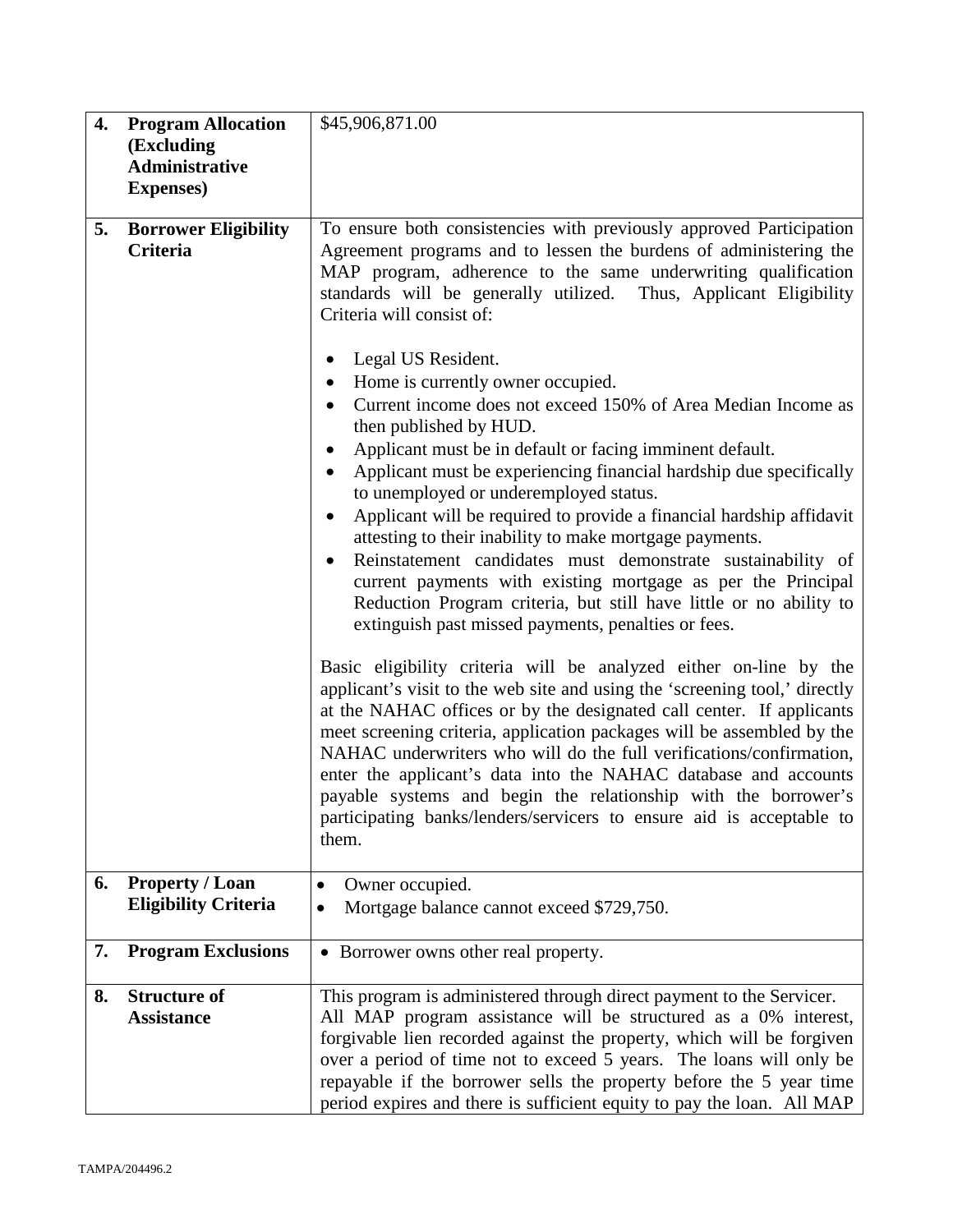|                                                               | provided funds returned to program may be recycled until U.S.<br>Treasury imposed deadline of December 31, 2017. Thereafter they<br>will be returned to Treasury. The MAP assistance will be structured as<br>an 'earned forgiveness' loan that is forgiven 33% each year.<br>MAP recipients who qualify for reinstatement will have their up to                                                                                                                                                                                                                                                                        |
|---------------------------------------------------------------|-------------------------------------------------------------------------------------------------------------------------------------------------------------------------------------------------------------------------------------------------------------------------------------------------------------------------------------------------------------------------------------------------------------------------------------------------------------------------------------------------------------------------------------------------------------------------------------------------------------------------|
|                                                               | \$12,500 payments made on a 'one-time basis' directly to the mortgage<br>servicer.                                                                                                                                                                                                                                                                                                                                                                                                                                                                                                                                      |
| <b>Per Household</b><br>9.<br><b>Assistance</b>               | The planned MAP program level of assistance should average<br>approximately \$1,000/month per recipient for up to 9 months or an<br>expected average total mortgage payment assistance of \$9,000.                                                                                                                                                                                                                                                                                                                                                                                                                      |
|                                                               | Reinstatement candidates will be limited to a 'one-time' amount that is<br>the lesser of up to $$12,500$ or 100% of the delinquent payments fees or<br>penalties accrued leading up to their MAP program original eligibility.                                                                                                                                                                                                                                                                                                                                                                                          |
| 10. Duration of<br><b>Assistance</b>                          | The MAP assistance will last up to 9 months with a possible extension<br>of up to 12 months if still receiving Unemployment Insurance benefits.                                                                                                                                                                                                                                                                                                                                                                                                                                                                         |
| 11. Estimated Number of<br>Participating<br><b>Households</b> | Based upon average assistance of \$9,000 for 80% of the recipients and<br>up to 12 months for 20% of the recipients, then the expected number of<br>potential recipients should be approximately 5,200 net of the number<br>already served under this program through February 2012 and those<br>funds exhausted as a result of reinstatement. This number may also be<br>decreased slightly if the contingency funds described in Section 1 are<br>utilized for such purpose.                                                                                                                                          |
| 12. Program Inception /<br><b>Duration</b>                    | This program began on March 1, 2010 and could last up to 48 months.                                                                                                                                                                                                                                                                                                                                                                                                                                                                                                                                                     |
| 13. Program Interactions<br>with Other HFA<br><b>Programs</b> | The MAP program could have some forms of interaction with the<br>other HHF programs. Specifically, if a MAP program recipient does<br>achieve re-employment status and would possibly be a candidate for a<br>HHF principal reduction program, then NAHAC will advise the<br>borrower of such. However, if the recipient drops out of the MAP<br>program due to failing to remit their portion of the monthly mortgage<br>payment, and it appears evident that the borrower may lose their home<br>due to lack of means to sustain the mortgage, then the borrower will be<br>advised about the HHF short-sale program. |
| 14. Program Interactions<br>with HAMP                         | The MAP program could have some form of interaction with HAMP.<br>HHF Funds (MAP) would be utilized prior to HAMP UP.<br>Implementing the program in this order is the most beneficial to the<br>borrower and investor since payments would continue to be made<br>instead of capitalized, and no late charges or adverse credit reporting                                                                                                                                                                                                                                                                              |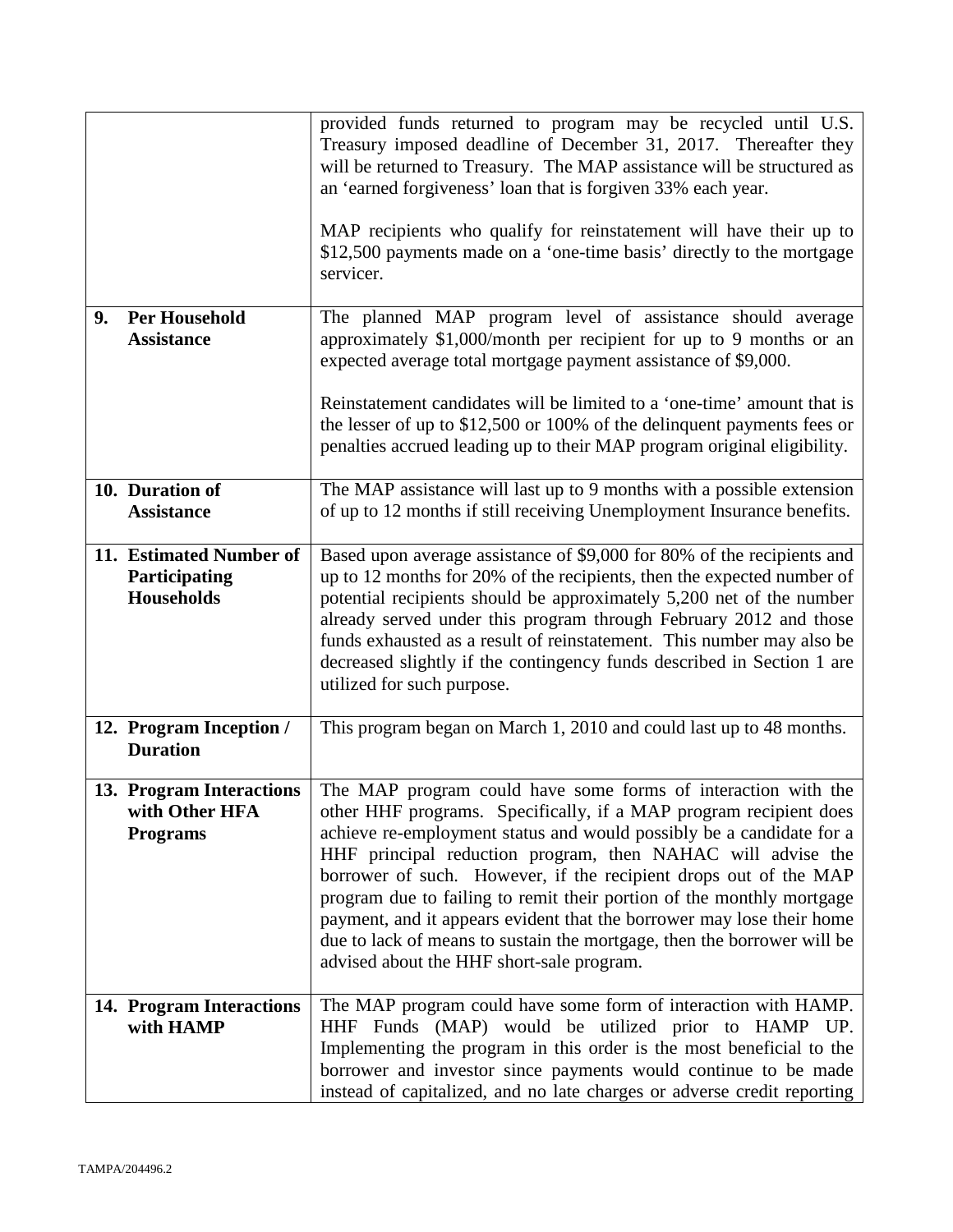|                                                                  | would occur. If a MAP program recipient does achieve re-<br>employment status and the borrower would possibly be a candidate for<br>either a HAMP modification and/or a HAMP principal reduction<br>program, then NAHAC will advise the borrower of such.                                                                                                                                                                                                                                                                                                                                                                                                                                                                                                                                                                                                                                                                                                                                                                                    |
|------------------------------------------------------------------|----------------------------------------------------------------------------------------------------------------------------------------------------------------------------------------------------------------------------------------------------------------------------------------------------------------------------------------------------------------------------------------------------------------------------------------------------------------------------------------------------------------------------------------------------------------------------------------------------------------------------------------------------------------------------------------------------------------------------------------------------------------------------------------------------------------------------------------------------------------------------------------------------------------------------------------------------------------------------------------------------------------------------------------------|
| 15. Program Leverage<br>with Other Financial<br><b>Resources</b> | NAHAC will work with loan servicers for each qualified recipient to<br>ensure that the funds from the MAP program payments are utilized<br>strictly for the borrower's 'current first mortgage loan payments,<br>excluding homeowner association dues and fees and not to 'make up'<br>any past due penalties or payments. NAHAC accounting staff will<br>communicate with the servicer to ensure that the MAP payments are<br>credited only toward current amounts of principal, interest, property<br>taxes and property insurance due by the borrower on their first<br>mortgage. If this means that the borrower and servicer have to execute<br>some form of forbearance or forgiveness on past due amounts,<br>NAHAC will be prepared to assist the borrower with the servicer on<br>this. It is hoped that the servicers will cooperate on these matters. But<br>until NAHAC actually begins distributing Servicer Participation<br>Agreements for the MAP program, actual servicer participation cannot<br>be accurately determined. |
| 16. Qualify as an<br>Unemployment<br>Program                     | $\boxtimes$ Yes<br>$\Box$ No                                                                                                                                                                                                                                                                                                                                                                                                                                                                                                                                                                                                                                                                                                                                                                                                                                                                                                                                                                                                                 |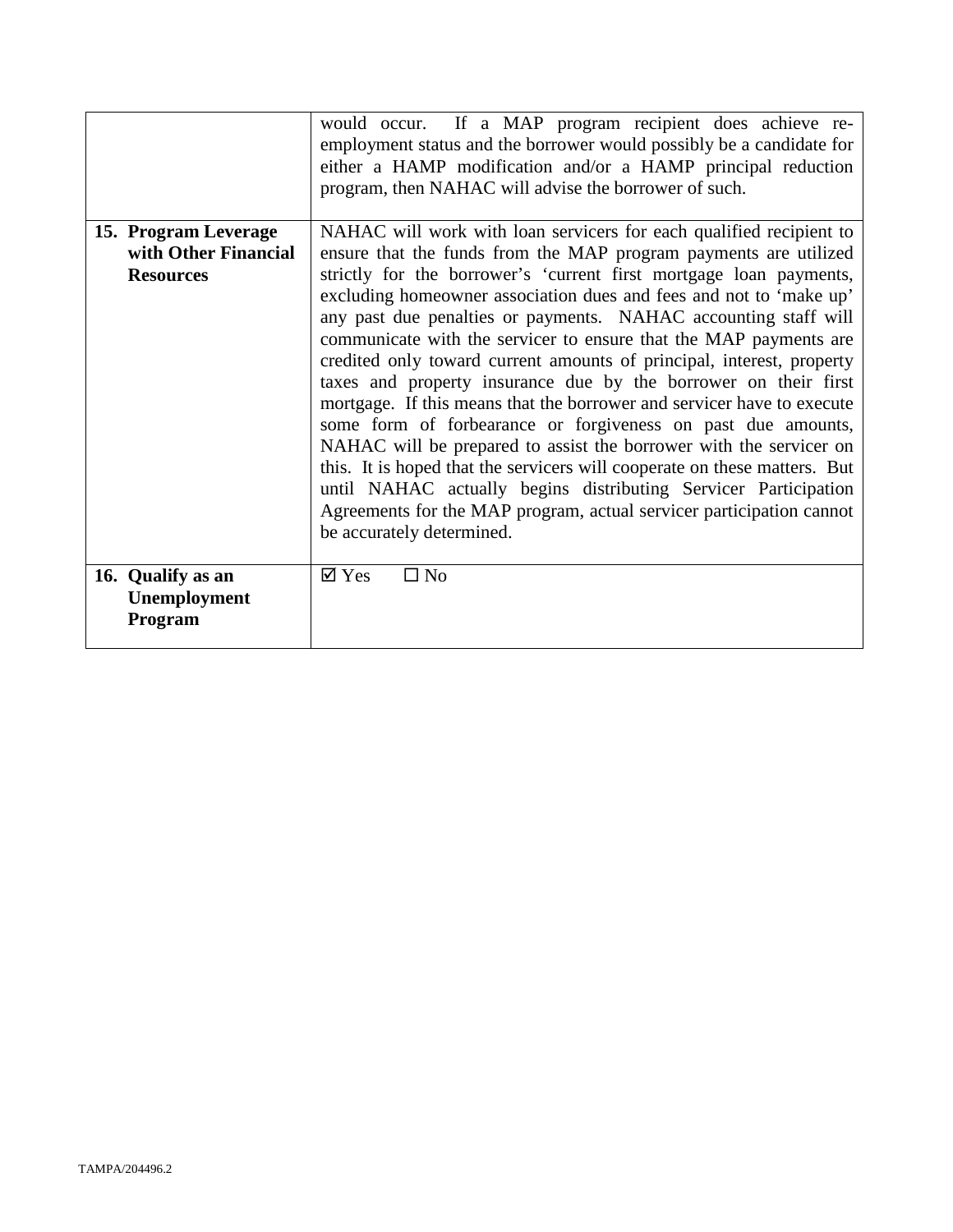## **The Nevada Affordable Housing Assistance Corporation**

# **MORTGAGE ASSISTANCE PROGRAM ALTERNATIVE (MAPA)**

| 1. | <b>Program Overview</b> | The Nevada Mortgage Assistance Program Alternative (MAPA)<br>is designed to help keep first mortgages current for approximately<br>416 individuals who are not currently working and collecting a<br>fixed income such as that associated with one of the following:                                                                                                                    |
|----|-------------------------|-----------------------------------------------------------------------------------------------------------------------------------------------------------------------------------------------------------------------------------------------------------------------------------------------------------------------------------------------------------------------------------------|
|    |                         | • Retirement<br>• Disability<br>• Social Security                                                                                                                                                                                                                                                                                                                                       |
|    |                         | The program will assist those qualified families by paying the<br>lesser of:                                                                                                                                                                                                                                                                                                            |
|    |                         | (a) $$1,000$ (one thousand dollars) of the principal, interest,<br>property taxes and property insurance (when impounded)<br>toward the monthly first mortgage payment<br>mortgage<br>(b) Total<br>first<br>payment due<br>four<br>for<br>the<br>aforementioned components                                                                                                              |
|    |                         | Further, the borrower will be responsible for contributing a<br>minimum of seventy-five dollars (\$75) per month toward<br>completing the full payment due. MAPA payments may be<br>extended for qualified families for up to 9 months.                                                                                                                                                 |
|    |                         | MAPA payments are aimed at providing a financial bridge to<br>income restricted, unemployed homeowners that are in pursuit of<br>a homeownership sustainment program.                                                                                                                                                                                                                   |
|    |                         | For the purpose of this program, the target population will include<br>individuals which cannot return to the workforce through no fault<br>of their own and are in default or in a situation of imminent threat<br>of going into default due to limited income – subject to<br>satisfaction of all other borrower eligibility criteria.                                                |
|    |                         | Borrowers will submit their partial payment to the Nevada<br>Affordable Housing Assistance Corporation (NAHAC) where it<br>will be combined with the HHF funds and a full remittance made<br>to the loan servicer. Borrowers can apply directly through the<br>NAHAC offices after first completing an appropriate screening<br>tool and being given an appointment with the NAHAC loan |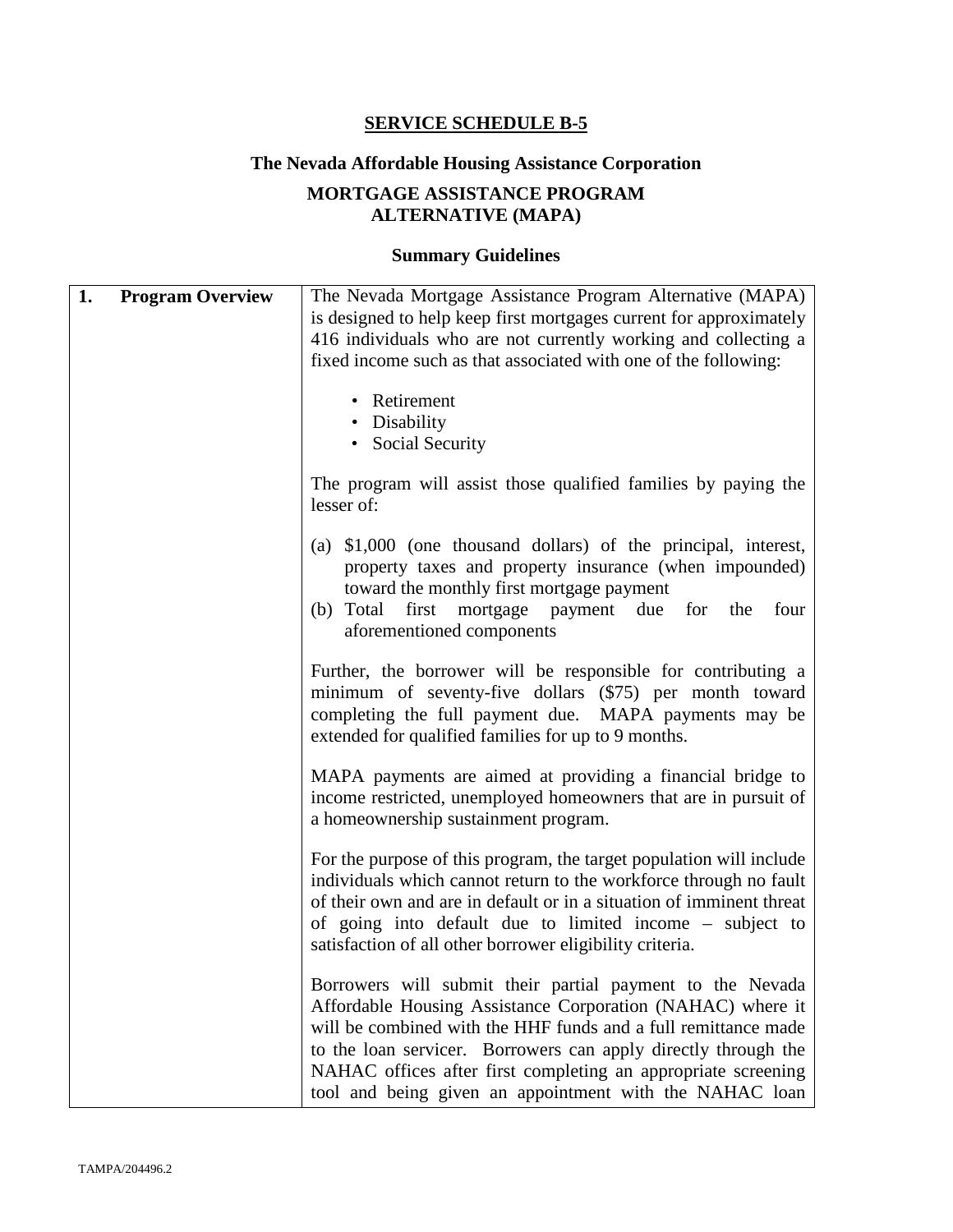|    |                                                                                       | underwriter. MAPA payments will invoke a non-recourse lien<br>which will have an earned forgiveness embedded in the Note.<br>Borrowers who are able to sustain their homeownership for 36<br>successive months following closing will have their lien<br>extinguished.                                                                                                                                                                                                                                                                                                                                                                                                                                |
|----|---------------------------------------------------------------------------------------|-------------------------------------------------------------------------------------------------------------------------------------------------------------------------------------------------------------------------------------------------------------------------------------------------------------------------------------------------------------------------------------------------------------------------------------------------------------------------------------------------------------------------------------------------------------------------------------------------------------------------------------------------------------------------------------------------------|
|    |                                                                                       | A final component of MAPA will be a reinstatement component<br>which will provide up to $$12,500$ per qualified borrower who<br>participated in MAPA and has subsequently enrolled in a<br>homeownership sustainment program or can demonstrate that<br>their economic situation has improved in such a way that the<br>mortgage payment is now sustainable (i.e. reemployment). Under<br>this final phase of MAPA, those borrowers who can demonstrate<br>that they can sustain homeownership through their verifiable<br>enrollment in a homeownership sustainment program, are entitled<br>to a reinstatement benefit which will cover un-extinguished<br>arrearage/penalties and missed payments. |
| 2. | <b>Program Goals</b>                                                                  | The MAPA program's goal is to increase the probability that a<br>recipient sustaining homeownership with assistance from the<br>Enhanced homeownership through MAPA,<br>HHF program.<br>subsequent<br>homeownership<br>sustainment<br>programs<br>and<br>reinstatement should decrease both the numbers and probability<br>of foreclosures.<br>The reinstatement benefit for qualified MAPA recipients is<br>intended to prevent future foreclosures by helping borrowers<br>regain current status. Sustainability for purposes of reinstatement<br>means lending ratios equal or better than those of the Principal<br>Reduction Program.                                                            |
| 3. | <b>Target Population /</b><br><b>Areas</b>                                            | Funding will be distributed on a first come, first served basis with<br>target populations spanning (a) the Clark County/Las Vegas<br>valley area, (b) the Reno-Sparks SMSA area and (c) all of rural<br>Nevada.                                                                                                                                                                                                                                                                                                                                                                                                                                                                                      |
| 4. | <b>Program Allocation</b><br>(Excluding<br><b>Administrative</b><br><b>Expenses</b> ) | \$5,000,000.00                                                                                                                                                                                                                                                                                                                                                                                                                                                                                                                                                                                                                                                                                        |
| 5. | <b>Borrower Eligibility</b><br>Criteria                                               | To<br>both<br>consistencies<br>with<br>previously<br>ensure<br>approved<br>Participation Agreement programs and to lessen the burdens of<br>administering the MAPA program, adherence to the same<br>underwriting qualification standards will be generally utilized.<br>Thus, applicant eligibility criteria will consist of:                                                                                                                                                                                                                                                                                                                                                                        |
|    |                                                                                       | Legal US Resident<br>Owner occupied<br>Current income does not exceed 150% of Area Median                                                                                                                                                                                                                                                                                                                                                                                                                                                                                                                                                                                                             |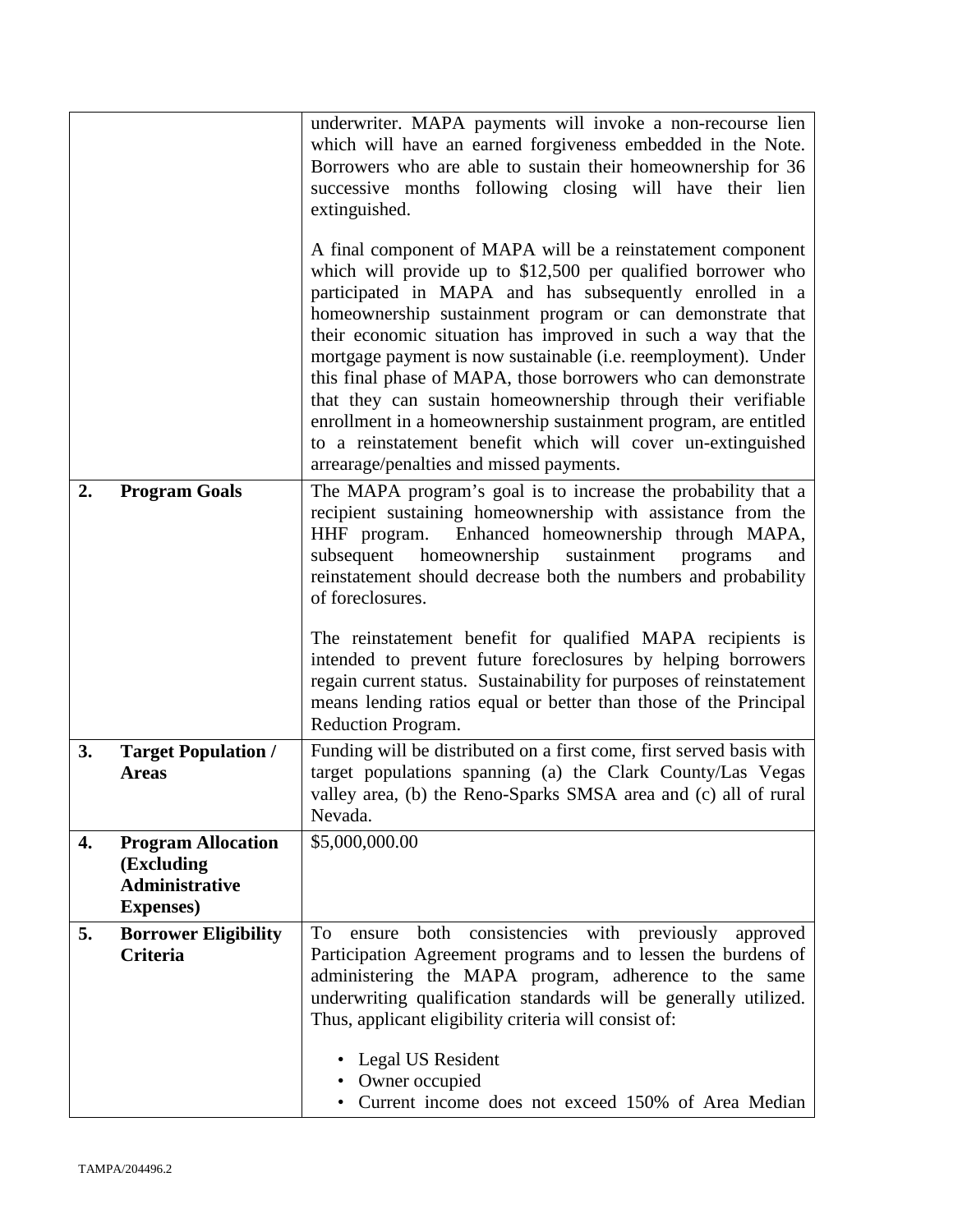|    |                                                       | Income as then published by HUD<br>Applicant must be in default or facing imminent default<br>Applicant must be experiencing financial hardship<br>Applicant will be required to provide a financial hardship<br>affidavit attesting to their inability to make mortgage<br>payments<br>Reinstatement candidates must demonstrate sustainability<br>of current payments with existing mortgage as per Principal<br>Reduction Program criteria, but still have little or no ability<br>to extinguish past missed payments, penalties or fees.                                                              |
|----|-------------------------------------------------------|-----------------------------------------------------------------------------------------------------------------------------------------------------------------------------------------------------------------------------------------------------------------------------------------------------------------------------------------------------------------------------------------------------------------------------------------------------------------------------------------------------------------------------------------------------------------------------------------------------------|
|    |                                                       | Basic eligibility criteria will be analyzed either on-line by the<br>applicant's visit to the web site and using the 'screening tool,<br>directly at the NAHAC offices or by the designated call center. If<br>applicants meet screening criteria, application packages will be<br>assembled by the NAHAC underwriters who will do the full<br>verifications/confirmation, enter the applicant's data into the<br>NAHAC database and accounts payable systems and begin the<br>relationship<br>borrower's<br>with<br>the<br>participating<br>banks/lenders/servicers to ensure aid is acceptable to them. |
| 6. | <b>Property / Loan</b><br><b>Eligibility Criteria</b> | Mortgage balance cannot exceed \$729,750.                                                                                                                                                                                                                                                                                                                                                                                                                                                                                                                                                                 |
| 7. | <b>Program Exclusions</b>                             | Borrowers that have received 9 months of assistance<br>through MAP will be ineligible for assistance through<br>MAPA. In the event a borrower has received less than 9<br>months of assistance through MAP or MAPA, the borrower<br>can reapply to receive assistance through either program on<br>a pro-rata basis where any borrower will receive a<br>maximum of 9 months of combined assistance<br>• Borrowers that own other real property will be ineligible                                                                                                                                        |
| 8. | <b>Structure of</b><br><b>Assistance</b>              | This program is administered through direct payment to the<br>Servicer. Payments will be structured as a non-interest bearing,<br>forgivable lien recorded against the property. The lien will be<br>automatically forgiven over the 36 month timeframe following<br>closing. Forgiveness will occur in equal installments of 33.33%<br>annually.                                                                                                                                                                                                                                                         |
|    |                                                       | The lien will only be repayable if the borrower sells the property<br>inside of the 36 month timeframe and IF there is sufficient equity<br>to pay the remaining unforgiven balance.                                                                                                                                                                                                                                                                                                                                                                                                                      |
|    |                                                       | All MAPA provided funds returned to program may be recycled<br>until U.S. Treasury imposed deadline of December 31, 2017.<br>Thereafter they will be returned to Treasury.                                                                                                                                                                                                                                                                                                                                                                                                                                |
|    |                                                       | MAPA recipients who qualify for reinstatement will have up to<br>\$12,500 in reinstatement funds made on a 'one-time basis'                                                                                                                                                                                                                                                                                                                                                                                                                                                                               |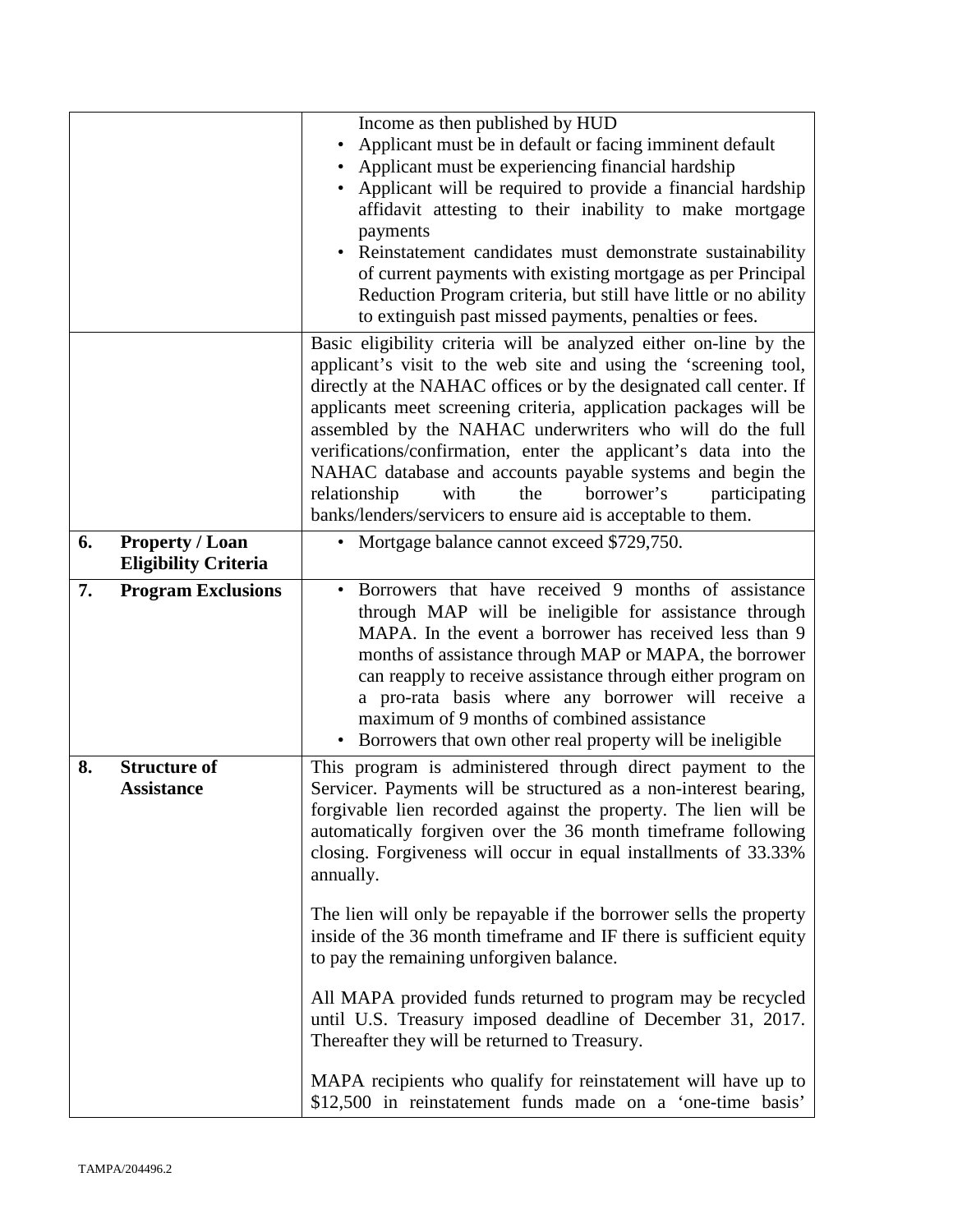|     |                                         | directly to the mortgage servicer.                                                           |
|-----|-----------------------------------------|----------------------------------------------------------------------------------------------|
| 9.  | <b>Per Household</b>                    | Planned MAPA assistance (not including reinstatement) should                                 |
|     | <b>Assistance</b>                       | average approximately \$1,000/month per recipient for up to 9                                |
|     |                                         | months or an expected average total mortgage payment assistance                              |
|     |                                         | of \$9,000.                                                                                  |
|     |                                         | Reinstatement is limited to a 'one-time' amount that is the lesser                           |
|     |                                         | of up to \$12,500 or 100% of the delinquent payments fees or                                 |
|     |                                         | accrued penalties.                                                                           |
|     |                                         |                                                                                              |
| 10. | <b>Duration of</b><br><b>Assistance</b> | MAPA will last up to 9 months.                                                               |
|     |                                         |                                                                                              |
| 11. | <b>Estimated Number of</b>              | Based upon average assistance of \$9,000 per household, it is                                |
|     | Participating<br>Households             | anticipated that 75% of the program funds be exhausted by                                    |
|     |                                         | monthly mortgage payment expenditures - for a total of<br>approximately 416 households.      |
|     |                                         |                                                                                              |
|     |                                         | The average reinstatement payout is expected to be \$12,500 per                              |
|     |                                         | eligible borrower with a portion of MAPA eligible borrowers also                             |
|     |                                         | qualifying and receiving reinstatement benefits. The remaining                               |
|     |                                         | 25% of program funds are anticipated to be used in this category                             |
|     |                                         | - for a total of 100 households.                                                             |
|     |                                         |                                                                                              |
|     |                                         | Thus, a total of 100 households are expected to benefit from both<br>MAPA and reinstatement. |
|     |                                         |                                                                                              |
| 12. | <b>Program Inception /</b>              | This program began in February 2012 and could last through                                   |
|     | <b>Duration</b>                         | December 31, 2017.                                                                           |
| 13. | Program                                 | MAPA recipients could have some interaction with other HHF                                   |
|     | <b>Interactions with</b>                | programs. MAPA recipients that have a second mortgage could                                  |
|     | <b>Other HFA</b>                        | possibly become candidates for the HHF second lien relief                                    |
|     | <b>Programs</b>                         | program.                                                                                     |
|     |                                         | If a MAPA recipient is unable to remit their portion of the                                  |
|     |                                         | monthly mortgage payment due to lack of means to sustain the                                 |
|     |                                         | mortgage, then they could pursue the HHF short-sale program.                                 |
| 14. | Program                                 | MAPA recipients that achieve re-employment status or have an                                 |
|     | <b>Interactions with</b>                | improvement in their economic situation could also benefit from                              |
|     | <b>HAMP</b>                             | HAMP.                                                                                        |
|     |                                         |                                                                                              |
|     |                                         | MAPA funds would be used prior to HAMP since it is most                                      |
|     |                                         | beneficial to both the homeowner and mortgage servicer as                                    |
|     |                                         | payments would be made instead of capitalized and no additional                              |
|     |                                         | late charges accrued.                                                                        |
| 15. | <b>Program Leverage</b>                 | NAHAC will work with loan servicers for each qualified                                       |
|     | with Other Financial                    | recipient to ensure that funds from MAPA payments are utilized                               |
|     | <b>Resources</b>                        | strictly for the borrower's first mortgage loan payments to include                          |